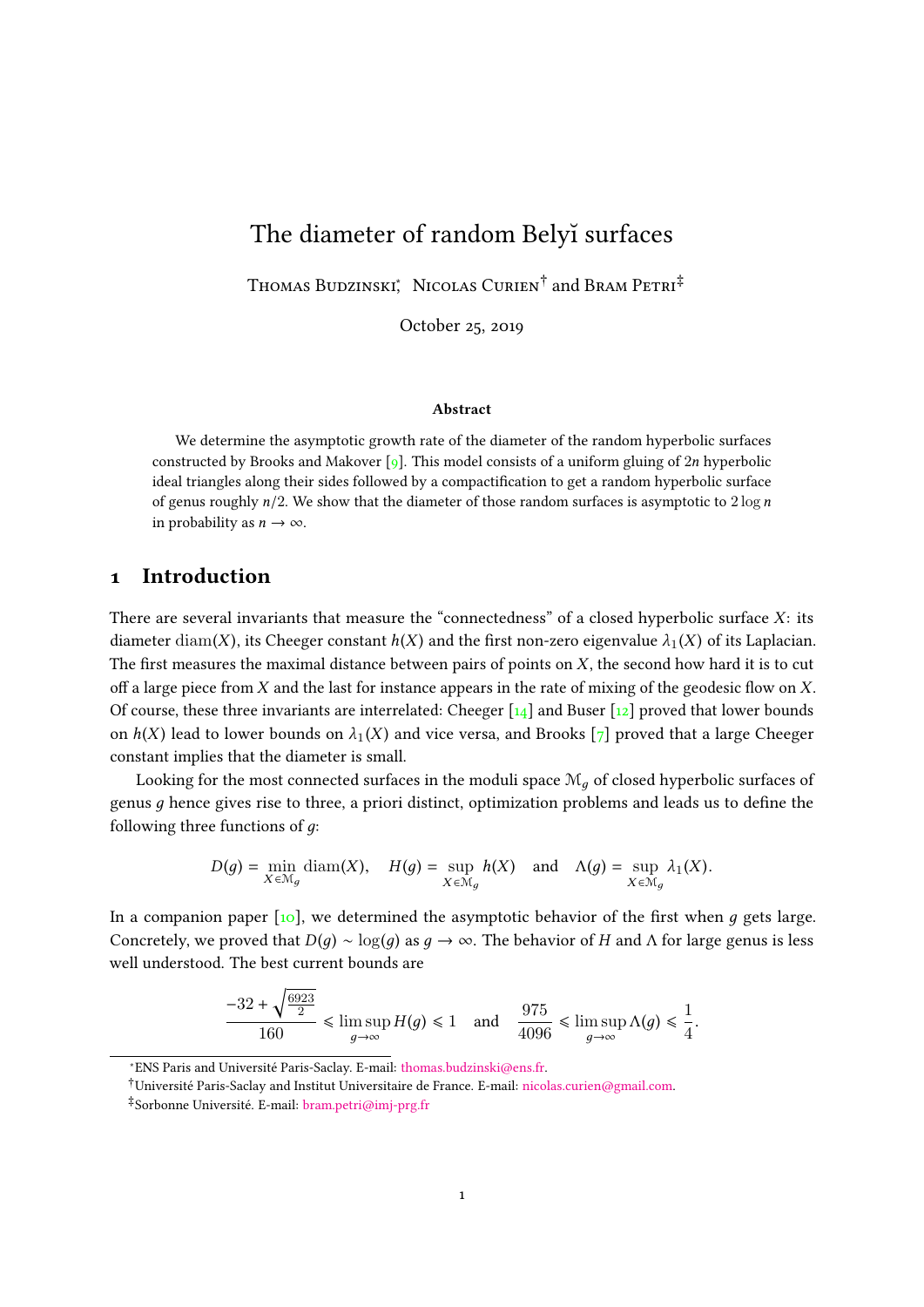The upper bounds are classical work by Huber  $[20]$ , Cheng  $[15]$  and Cheeger  $[14]$  and the lower bounds come from compactifications of principal congruence covers of  $\mathbb{H}^2/\mathrm{PSL}(2,\mathbb{Z})$  and combine work by Kim and Sarnak [\[21\]](#page-22-7), Brooks [\[8\]](#page-22-8) and Buser [\[12\]](#page-22-2)<sup>[1](#page-1-0)</sup>. Note that  $\frac{-32+}{1}$ or  $\frac{\ln 7}{160}$  PSL(2, ∠) and combine work by<br> $\frac{4\sqrt{\frac{6923}{92}}}{160}$  ≈ 0.168... and  $\frac{975}{4096}$  ≈ 0.238...

Another approach to attacking these problems is through random surfaces. Indeed, in recent years, various models of random hyperbolic surfaces have been introduced  $\lceil 9, 10, 19, 22 \rceil$  $\lceil 9, 10, 19, 22 \rceil$  $\lceil 9, 10, 19, 22 \rceil$  $\lceil 9, 10, 19, 22 \rceil$  $\lceil 9, 10, 19, 22 \rceil$  and all of these give rise to highly connected surfaces (in all three ways this can be measured). For instance, the result on the diameter in [\[10\]](#page-22-4) is based on a random construction. Moreover, Mirzakhani showed that surfaces picked at random in  $\mathcal{M}_q$  using the probability measure induced by the Weil-Petersson volume form have Cheeger constant  $h \geqslant \frac{\log(2)}{2\pi + \log(2)}$  $\frac{\log(2)}{2\pi + \log(2)} \approx 0.099...$  [\[22\]](#page-22-10). Finally, it is also expected that some of these<br>a of along hyperbolic surfaces whose first circumlue converses to  $\frac{1}{2}$  (een models give rise to sequences of closed hyperbolic surfaces whose first eigenvalue converges to  $\frac{1}{4}$  (see for instance  $[24,$  Problem 10.3]).

The BM model. In this paper, we investigate the model for random Belyĭ surfaces introduced by Brooks and Makover in [\[9\]](#page-22-0). This model consists of randomly gluing together  $2n$  ideal hyperbolic triangles (with shear 0) into a complete hyperbolic surface  $S_n^O$ . This surface is then compactified to obtain a closed hyperbolic surface  $S_n^C$  as on Figure [1,](#page-2-0) see [\[9\]](#page-22-0) and Section [2.1](#page-4-0) for details. It turns out that the genus Genus( $S_n^C$ ) of these surfaces is strongly concentrated around  $n/2$  as  $n \to \infty$  [\[9,](#page-22-0)[18\]](#page-22-12).

Besides as a source for highly connected surfaces, the BM model is interesting in its own right. A classical theorem by Belyĭ  $\lceil 3 \rceil$  for instance implies that the collection of all the possible surfaces that can be obtained – all compactifications of shear 0 gluings of all possible numbers of triangles – is dense among all hyperbolic surfaces. As such, the BM model is a reasonable model for a "typical" hyperbolic surface of large genus (as opposed to the model we employed in [\[10\]](#page-22-4)). On top of that, the surfaces sampled according to the BM model show very similar behavior, at least qualitatively, to those sampled using the Weil-Petersson volume form (a phenomenon for which no a priori reason is yet known).

As we mentioned above, Brooks and Makover proved that their surfaces are highly connected and in particular have logarithmic diameter. However, their results are not asymptotically sharp and in fact, the methods they use cannot be expected to yield sharp results.

The goal of this paper is to determine the asymptotic behavior of the diameter of Brooks and Makover's random surfaces. We prove:

<span id="page-1-1"></span>**Theorem 1.** We have the convergence in probability

$$
\frac{\text{diam}(S_n^C)}{\log n} \xrightarrow[n \to \infty]{(P)} 2.
$$

What we see is that, perhaps somewhat surprisingly, Brooks and Makover's random surfaces miss the minimal possible diameter by a factor of 2. This is in stark contrast to the case of regular graphs: Bollobás and Fernandez-de la Vega  $\lceil 5 \rceil$  proved that the diameter of a random trivalent graph on *n* vertices is concentrated around  $\log_2 n$ , which is the smallest possible diameter for such graphs.

Since a lower bound on the diameter of a surface gives rise to an upper bound on its Cheeger constant and spectral gap, our theorem also gives rise to such bounds. Curiously, because the factor in

<span id="page-1-0"></span><sup>&</sup>lt;sup>1</sup>In [\[4,](#page-22-15) Theorem 7.3] it is proved that Selberg's conjecture implies that the lower bound on the Cheeger constant can be improved to 0.205 . . .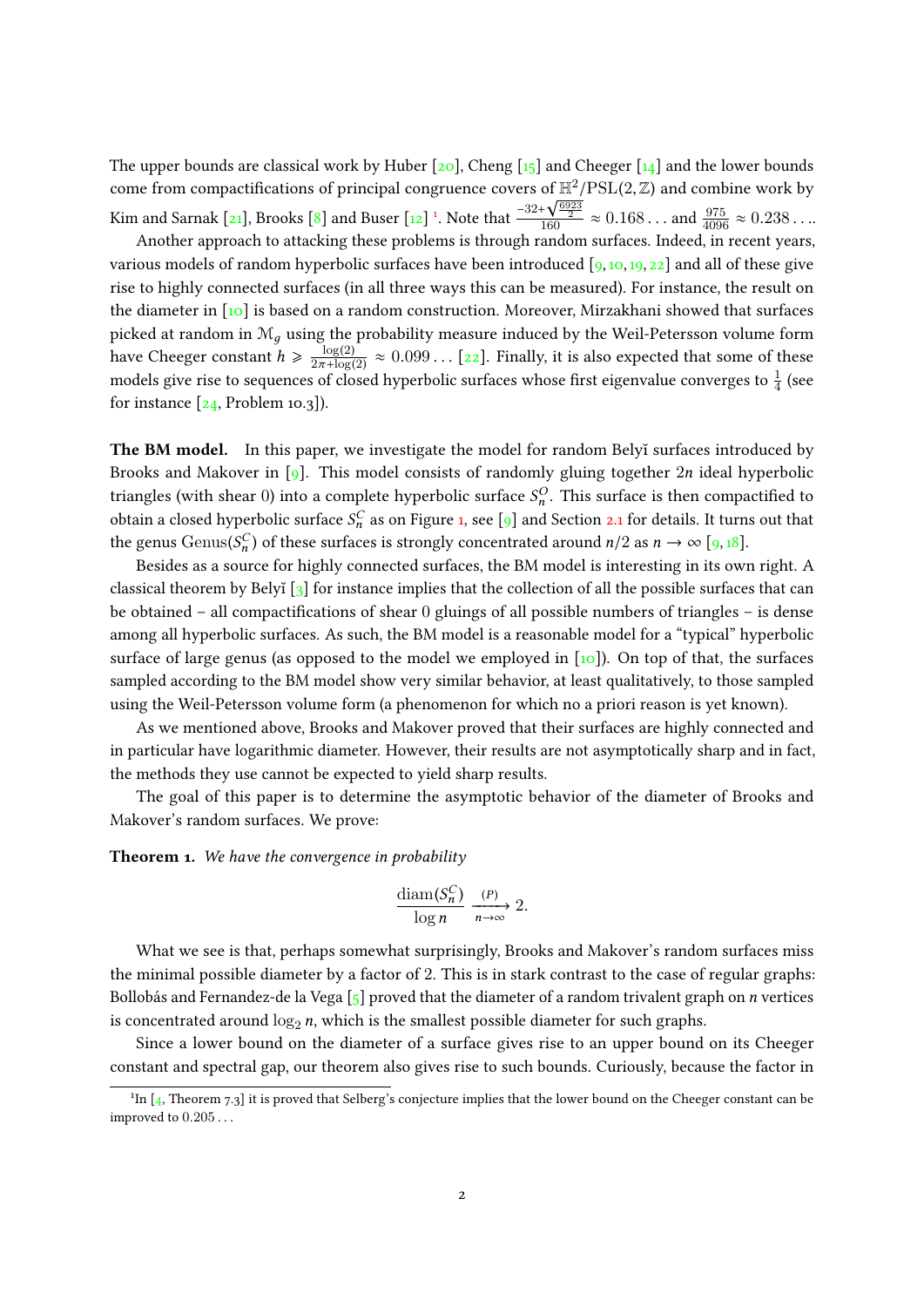our theorem is equal to 2, the bound one obtains is the classical bound

$$
h(S_n^C) \stackrel{(P)}{\leqslant} 1 + o(1) \quad \text{as } n \to \infty.
$$

In particular, even if Brooks and Makover's random surfaces are not optimal for the diameter problem, they might still very well be optimizers for the other two problems.

<span id="page-2-0"></span>

**Figure 1** – The Brooks-Makover construction of random surfaces. 1) Glue uniformly  $2n$ ideal hyperbolic triangles along their sides (with shear 0 and in an orientable fashion). The resulting random surface  $S_n^O$  is connected with high probability and has approximately  $log n$  cusps corresponding to the vertices of the corresponding triangulation. 2) After putting back those points we get a closed Riemann surface which can be uniformized and yields a random hyperbolic closed surface  $\mathcal{S}^C_n$  of genus approximately  $n/2$ .

A word on the proof. Our proof is a combination of hyperbolic geometry (to control the change in the geometry during the compactification process) and "peeling" exploration techniques yielding combinatorial estimates on the triangulation. More precisely, the combinatorics of the dual of  $S_n^O$  is given by a random three-regular graph, the geometry of which is well understood. However,  $S_n^O$  is a hyperbolic surface with roughly  $\log n$  cusps (vertices) and, to pass on to  $S_n^C$ , we need to compactify it. To understand the effect of the compactification on the geometry, we heavily rely on Brooks's Theorem  $[8, 9]$  $[8, 9]$  $[8, 9]$ , which controls the effect of the compactification sufficiently far from the cusps. Roughly speaking, the cusps of degree d are transformed after compactification into hyperbolic disks of radius  $\log d$ , and the metric we obtain is made by just identifying the boundaries of all these disks. Using the fact that there exist two cusps with degree proportional to n (see  $\left[11,16,18\right]$  $\left[11,16,18\right]$  $\left[11,16,18\right]$  $\left[11,16,18\right]$ ) with high probability, this already gives the lower bound  $Genus(S_n^C) \geq 2 \log n$ . For the upper bound, we need to understand how those disks of<br>logarithmic radii are glued hagh together an the "hull" to form  $SC$ . The expirature is that these disks are logarithmic radii are glued back together on the "bulk" to form  $S_n^C$ . The caricature is that those disks are glued back in a very dense fashion so that many points on their boundaries get close, as sketched on Figure [2.](#page-3-0) Making the last sentence rigorous requires to develop quantitative geometric estimates on the random triangulation  $T_n$  underlying  $S_n^O$ . This is carried out using peeling exploration techniques as developed in  $\left[11\right]$ . These estimates (Proposition [4,](#page-10-0) [5](#page-10-1) and [6\)](#page-11-0) are interesting in their own right since they sharpen our understanding of the geometry of a random triangulation and shed some light on our conjecture in  $\lceil \frac{1}{11} \rceil$ .

Finally, let us compare the ideas of the proof here with those of  $[10]$ , which also consist of a mixture of probabilistic and geometric arguments. An important difference is that in  $\lceil \log n \rceil$ , the surface is built from compact pants. Hence, the diameter of such surfaces is essentially the same (up to a constant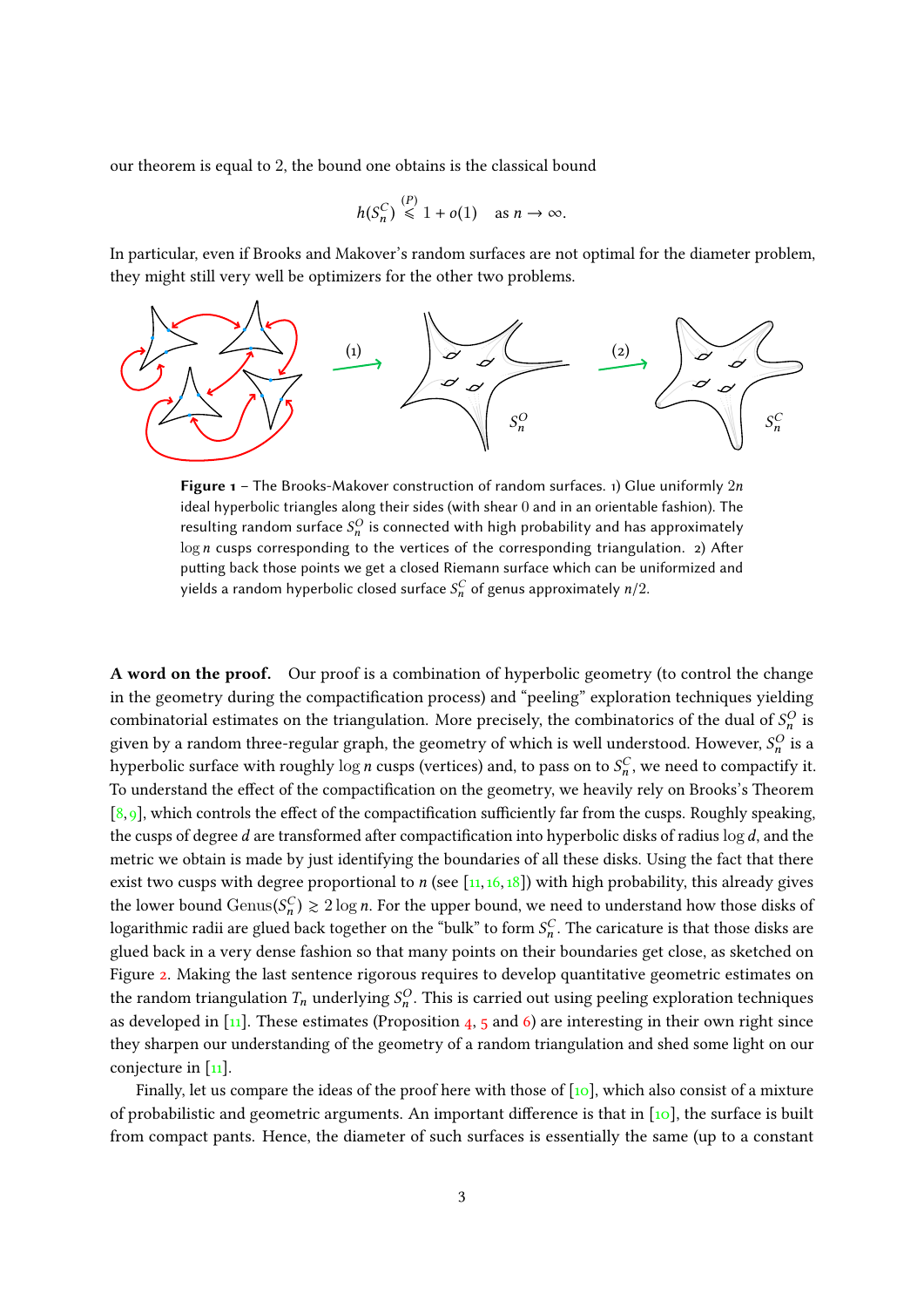additive error) as the maximal distance between the centers of the different pairs of pants. In the present work, the building blocks (ideal triangles) are not compact, so this estimate won't directly work. Actually, with the same arguments as in  $[10]$ , the maximal distance between the centers of the ideal triangles can be shown to be asymptotic to  $log(n)$  as  $n \to \infty$ . So, a posteriori, Theorem [1](#page-1-1) also tells us that the diameter is not realized by the centers of the triangles and that the approach from [\[10\]](#page-22-4) cannot work for Brooks and Makover's random surfaces.

This also implies that the way we build paths to bound distances is very different here: while the geodesics that realize the diameter in [\[10\]](#page-22-4) needed to "use all the surface", the paths we will consider here lie mostly in the disks around the vertices of the triangulation, crossing the "bulk" (i.e. the yellow part of Figure [2\)](#page-3-0) only a few times. On the other hand, the peeling explorations used in  $\lceil \cdot \cdot \cdot \rceil$  and the present paper are of a similar flavor, in the sense that they both try to connect two faces in a "short" way for some combinatorial distance.

<span id="page-3-0"></span>

Figure 2 - Caricature of the proof of the main result. Using Brooks's theorem, the surface  $S_n^C$  can roughly be described by gluing hyperbolic disks of radii  $\log d_i$  onto a dense connected bulk, where  $d_i$  are the degrees of the vertices, or cusps of  $S_n^O$ . In the above figure,  $S_n^O$  has five cusps. Since the bulk creates many connections (in green above) between the boundaries of those disks, the metric is at large scale driven by hyperbolic disks whose boundaries are "identified".

A conjecture on one-vertex triangulations. As we can see from the above sketch of proof, the fact that the diameter is  $2 \log n$  is mainly due to the presence of several high degree vertices in  $S_n^O$ , which after compactification yield well separated points at distance  $2 \log n$  from each other. We conjecture that when  $S_n^O$  has a single vertex this phenomemon does not occur. More precisely, let  $\tilde{S}_n^O$  be the random surface obtained by the BM model, conditioned on having a single vertex. By  $[23,$  Appendix B] and  $[1]$ , this is an event of probability  $\mathbb{P}(\text{Genus}(S_n^C) = (n+1)/2) \sim \frac{2}{3n}$  $\frac{2}{3n}$  as  $n \to \infty$ .

**Conjecture 1.** Let  $\tilde{S}_n^C$  be the compactified version of  $\tilde{S}_n^O$ . Then  $\frac{\text{diam}(\tilde{S}_n^C)}{\log n}$  $\frac{(P)}{n\rightarrow\infty}$  1 as  $n\rightarrow\infty$ .

Robustness. Finally, a natural question is to to ask whether our result can be extended to models where, instead of building our surface by gluing triangles, we start from another family of polygons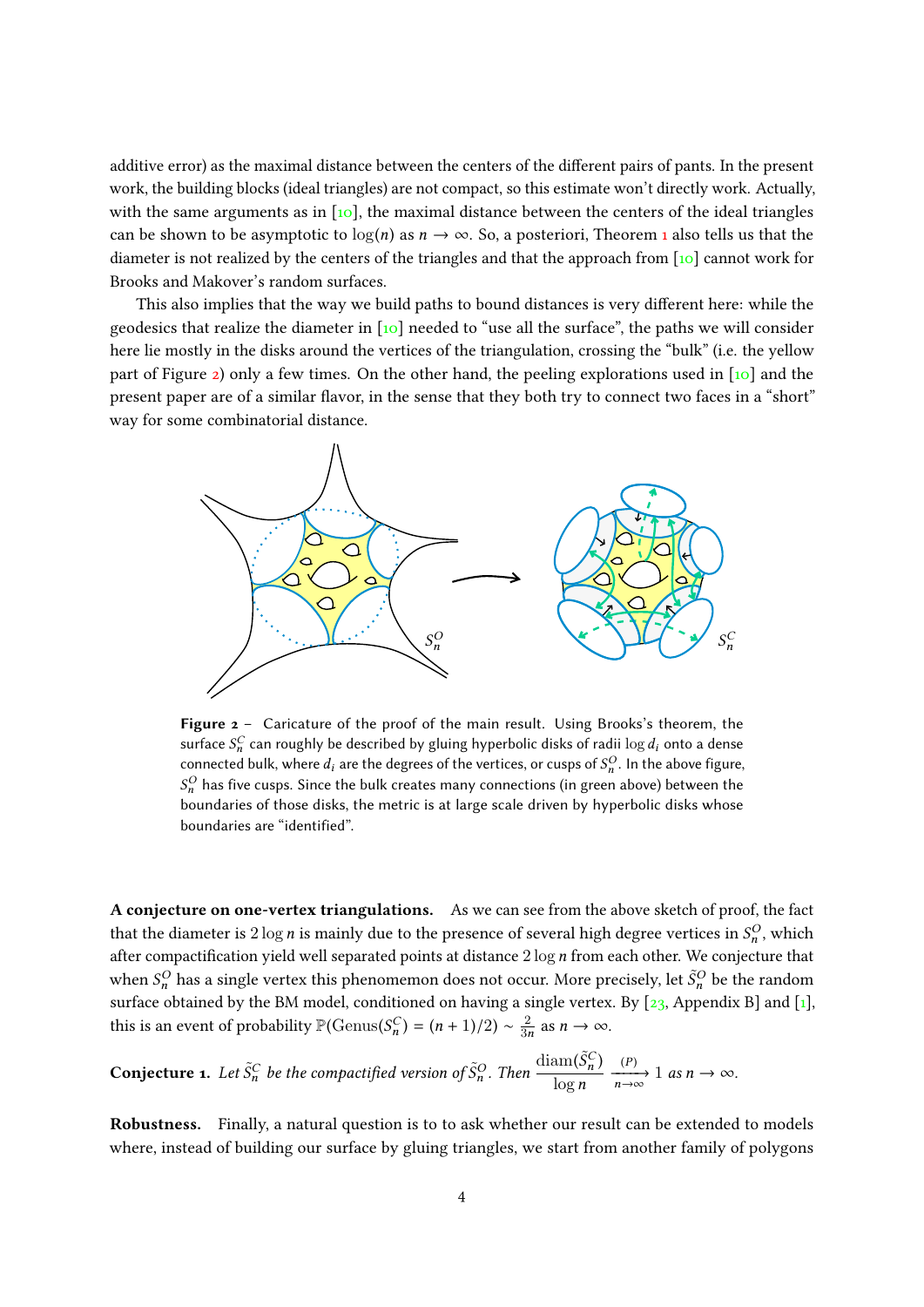as in  $\left[1\right]$ <sup>[2](#page-4-1)</sup>. We believe that our arguments should still work with minor adaptations as long as all the polygons have perimeter  $n^{o(1)}$ . If some faces are larger than that, we expect the result to still be true, but the diameter of one face may become of order  $\log n$  after compactification. Hence, it cannot be neglected anymore in the computations.

## Acknowledgements

We thank Maxime Fortier Bourque, Ursula Hamenstädt, Frédéric Naud, Hugo Parlier and Juan Souto for useful discussions.

# Contents

|                         | 1 Introduction                                     |  | $\mathbf{1}$   |
|-------------------------|----------------------------------------------------|--|----------------|
| $\mathbf{2}$            | <b>Geometric preliminaries</b>                     |  | 5              |
|                         | 2.1                                                |  | 5              |
|                         | 2.2                                                |  | 6              |
|                         | 2.3                                                |  | $\overline{7}$ |
|                         | 2.4                                                |  | - 8            |
| $\mathbf{a}$            | Proof of the theorem given combinatorial estimates |  | 10             |
|                         | 3.1                                                |  | 10             |
|                         | 3.2                                                |  | - 11           |
| $\overline{\mathbf{4}}$ | <b>Proof of the combinatorial estimates</b>        |  | 13             |
|                         | 4.1                                                |  | -13            |
|                         | 4.2                                                |  | 15             |
|                         | 4.3                                                |  | 17             |
|                         | 4.4                                                |  | 21             |

# <span id="page-4-2"></span>2 Geometric preliminaries

In this section, we describe the geometry and topology of the random hyperbolic surfaces introduced by Brooks and Makover [\[9\]](#page-22-0). We will assume some familiarity with the geometry of hyperbolic surfaces. For an introduction, we refer to  $[2,13]$  $[2,13]$ . We then recall Brooks's theorem which controls the effect of the compactification on the distances in  $S_n^C$  and  $S_n^O$ .

## <span id="page-4-0"></span>2.1 Brooks–Makover random surfaces

We start by describing the model. For  $n \geq 1$ , we glue 2n oriented ideal hyperbolic triangles along their sides in a uniform fashion. For the gluing along each pair of sides we choose a gluing with shear 0 and suppose that the gluing respects the orientation of each triangle. This yields with very high probability

<span id="page-4-1"></span><sup>&</sup>lt;sup>2</sup>Note that here, the perimeters of the polygons must all be at least 3 so that it makes sense to talk about ideal hyperbolic polygons.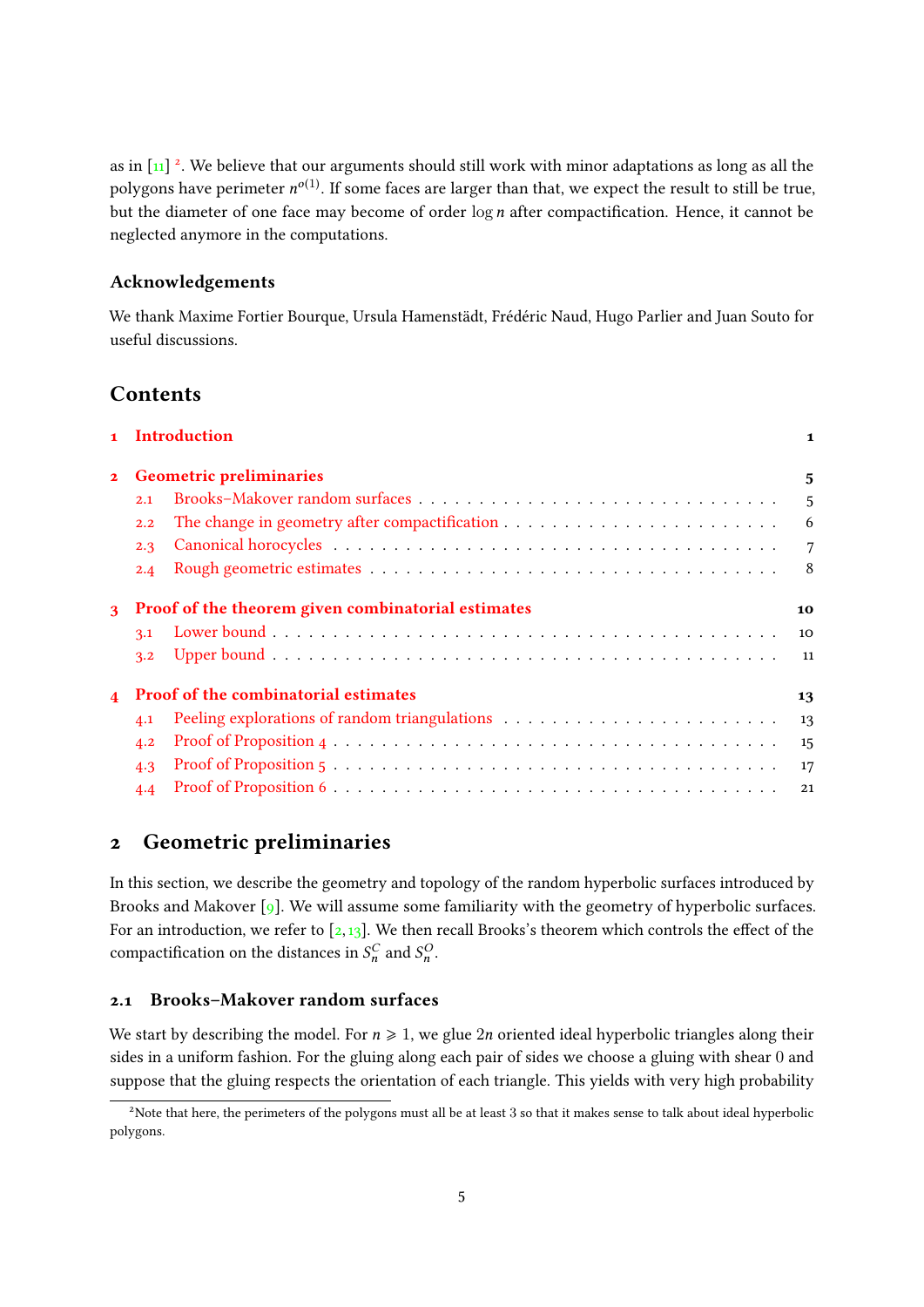as  $n \to \infty$  a random connected complete hyperbolic surface with  $s \approx \log n$  cusps and genus  $\approx \frac{n}{2}$  $\frac{n}{2}$ , see e.g. [\[11\]](#page-22-16) and the references therein. We shall denote by  $T_n$  the random triangulation<sup>[3](#page-5-1)</sup> describing the combinatorics of  $S_n^O$ , so that the cusps of  $S_n^O$  correspond to the vertices of  $T_n$ , which we denote by  $\{v_1, v_2, ..., v_s\}.$ 

We note that, if we consider  $S_n^O$  as a Riemann surface, the cusps have neighborhoods that are biholomorphic to punctured disks in the complex plane. As such, these surfaces have a natural compactification: the Riemann surface  $S_n^C$  obtained by adding the points back in. The uniformization theorem now supplies us with a unique Riemannian metric of constant curvature  $-1$ , 0 or 1 on  $S_n^C$ . We call  $S_n^C$  the conformal compactification of  $S_n^O$ . Since the genus of  $S_n^C$  is larger than 2 with high probability, this metric is typically hyperbolic and will be denoted by  $d_{\text{hyp}}.$  In the rest of the paper, we shall always identify  $S_n^C$ and its cusps  $\{v_1, ..., v_s\}$  with  $S_n^C$  as point sets, but it should be clear from the context which metric we consider (either the metric  $ds_{SO}^2$  on  $S_n^O$ , or the metric  $ds_{SC}^2$  on  $S_n^C$ , or some combinatorial information about the random triangulation  $T_n$ ).

#### <span id="page-5-0"></span>2.2 The change in geometry after compactification

The main geometric aspect of the surfaces  $S_n^C$  that we need to control is how they look near the points we added in the cusps of  $S_n^O$ . We will discuss this in this section.

The main conclusion, that will use results by Brooks and Brooks-Makover, will be that up to a bounded error the metric  $d_{\text{hyp}}$  can be described as follows. First we pick horocycles of some large but fixed length  $L > 0$  around all the cusps in  $S_n^O$ . It turns out that for *n* large enough, such horocycles typically determine disjoint neighborhoods of the cusps of  $S_n^O$ . Hence, we can remove these cusp neighborhoods and replace them with hyperbolic disks of perimeter  $L$  (like in Figure  $2$ ). This gives us a closed surface homeomorphic to  $S_n^C$  with a metric on it. Of course, this metric is not quite hyperbolic, and the disks do not glue very nicely on the bits of  $S_n^O$ . However, as we will argue in this section, this is a reasonable model for the geometry of the hyperbolic metric on  $S_n^C$ .

In order to formalize this description, we will use a theorem by Brooks. First, we need a definition.

**Definition 2.** Let  $L > 0$  and let S be a hyperbolic surface with cusps  $v_1, \ldots, v_s$ . We say that S has cusp length  $\geq L$  if there exist horocycles  $h_1, \ldots, h_s$  such that

- $h_i$  is a horocycle around  $v_i$  of length larger than or equal to  $L$  for all  $i$ ,
- $h_i$  is homeomorphic to a circle,
- $h_i \cap h_j = \emptyset$  for all  $i \neq j$ .

Brooks' theorem, which is an entirely deterministic result, is now as follows:

<span id="page-5-2"></span>**Theorem 3.** [\[8,](#page-22-8) Theorem 2.1] For every  $\varepsilon > 0$ , there exists an  $L = L(\varepsilon) > 0$  such that the following holds. Let S<sup>O</sup> be a hyperbolic surface with cusps  $\{v_1, ..., v_s\}$  that has cusp length  $\ge L$  and denote by S<sup>C</sup> its conformal compactification. We identify  $S^O \cup \{v_1, ..., v_s\}$  and  $S^C$  as point sets and write  $B_i(R)$  for the disk of product the point of the metric in  $S^C$  and  $N(I)$  for the quan neighborhood defined by a disk of radius R around the point  $v_i$  for the metric in  $S^C$  and  $N_i(L)$  for the cusp neighborhood defined by a<br>have velocity of layeth L ansumed the suspection  $S^O$ horocycle of length L around the cusp  $v_i$  in  $S^O$ .

<span id="page-5-1"></span><sup>&</sup>lt;sup>3</sup>To be precise, we could label the edges of the triangles we glued so that  $T_n$  is in fact a labeled map. Also, in the combinatorics literature, it is generally supposed that a map must be connected. It is not a problem here since  $T_n$  is connected with probability  $1 - O(1/n)$  as  $n \to \infty$ . See [\[11\]](#page-22-16) for details.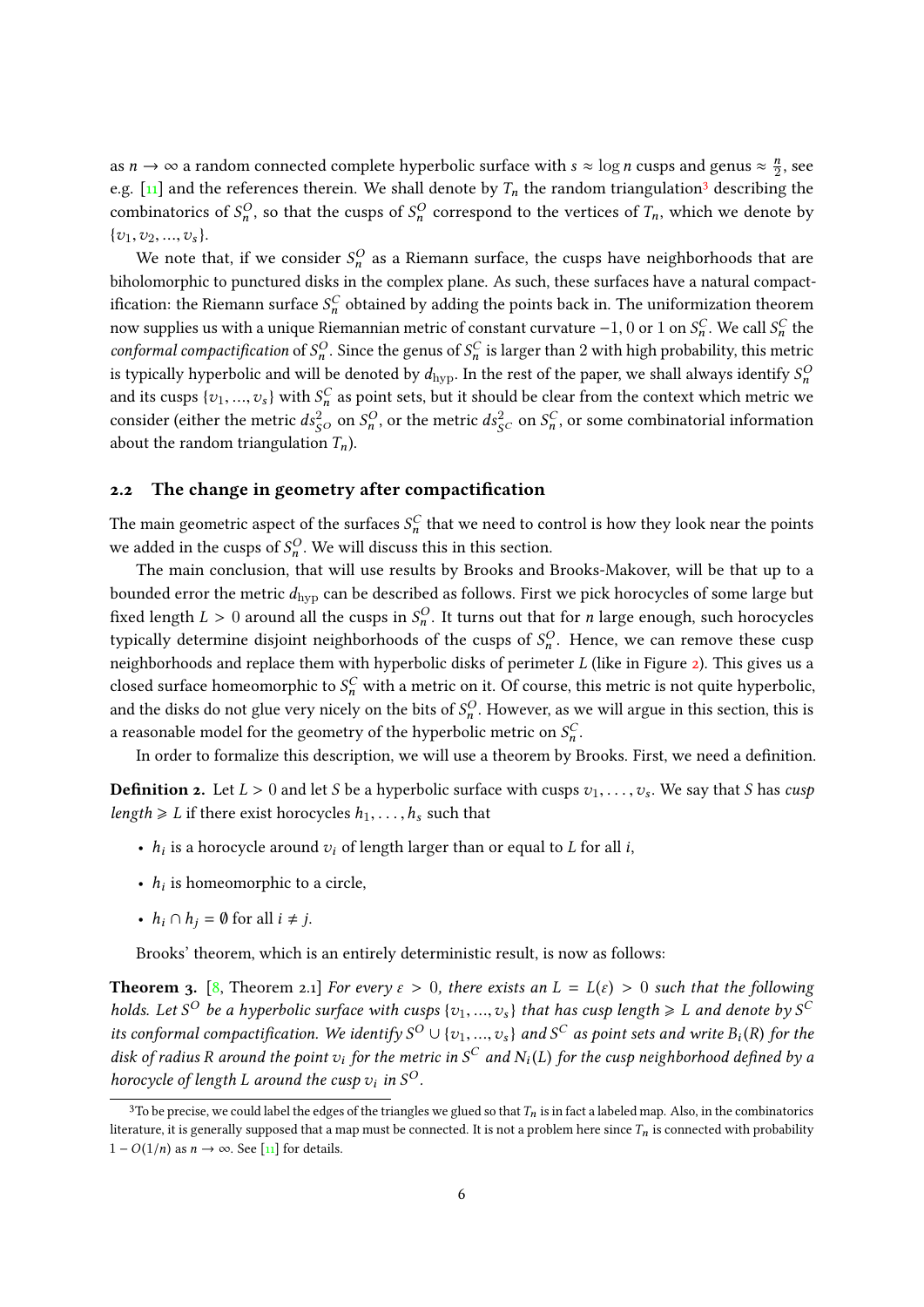1. For all  $i = 1, \ldots, s$ :

where  $R = (1$ 

$$
B_i((1+\varepsilon)^{-3}R) \subseteq N_i(L) \cup \{v_i\} \subseteq B_i(R),
$$
  
+  $\varepsilon)^{3/2} \log \left(\frac{e^{2\pi/L} + 1}{e^{2\pi/L} - 1}\right).$ 

2. Outside  $\cup_i B_i(R)$  we have

<span id="page-6-2"></span>
$$
\frac{1}{1+\varepsilon}ds_{S^O}^2 \leqslant ds_{S^C}^2 \leqslant (1+\varepsilon)ds_{S^O}^2.
$$
 (1)

So in order to control the geometry of the compactified surface, we need to find "large" horocycles. To this end, we once and for all fix  $\varepsilon > 0$  and  $L = L(\varepsilon)$  given by Theorem [3.](#page-5-2) In [\[9,](#page-22-0) Theorem 2.1], Brooks and Makover prove that

<span id="page-6-1"></span>
$$
\mathbb{P}(\text{the surface } S_n^O \text{ has cusp length } \geq L) \xrightarrow[n \to \infty]{} 1. \tag{2}
$$

Let us look at the argument in  $\lceil 9 \rceil$ . In big lines, this runs as follows. First of all, one can draw horosegments of length 1 on all the triangles that match up into horocycles around the cusps that don't intersect each other. The resulting horocycle around a cusp with  $d$  triangles around it has length  $d$ . This means that the only problem are short cycles in the dual graph of the triangulation. The solution is to push the resulting horocycles out in order to make them longer. Of course, in order to ensure that the collection of horocycles remains disjoint, the other horocycles need to be shrunk. The reason why this can be done is that short cycles are far away from each other in the dual graph (a result due to Bollobás [\[6\]](#page-22-22)).

Arbitrarily labeling the cusps of  $S_n^O$  by  $v_1,\ldots,v_s$ , we denote by  $h_j^{(1)}$  the horocycles of length  $L$  around the cusps  $v_j$  given by [\[9\]](#page-22-0). The horocycle neighborhoods they determine will be denoted  $N_j^{(1)} \equiv N_j(L)$ .<br>The feat that these horoceples are disjointly only ded allows us to surely Theorems. The fact that these horocycles are disjointly embedded allows us to apply Theorem [3.](#page-5-2)

### <span id="page-6-0"></span>2.3 Canonical horocycles

The above result enables us to understand, with high probability, the geometry of  $S_n^C$  by replacing the horocycle neighborhoods  $N_j^{(1)}$  with hyperbolic disks of perimeter  $L$ , hence radius roughly  $\log L$ . In the case of a cusp of large degree  $d \gg L$ , this control is not sufficient: recall from the introduction that we want to replace a horocycle neighborhood with a disk of radius roughly  $\log d$ . To do this, we shall consider a second set of horocycles  $h_j^{(2)}$  around the cusps  $v_j$  that determine horocycle neighborhoods  $N_j^{(2)}$  around  $v_j$  for  $j=1,\ldots,s.$  We build these out of all the horocycle segments of some fixed length  $\alpha = \alpha(\varepsilon)$  in the ideal triangles we started with. The value of  $\alpha$  will be specified a few lines below. Note that this means that in  $S_n^O$ 

$$
\mathrm{Length}(h_j^{(2)}) = \alpha \cdot d_j,
$$

where  $d_j$  denotes the degree of the cusp  $v_j$  (i.e. the degree of the corresponding vertex in  $T_n$ ).

The choice of  $\alpha$  will be constrained by the following two conditions, that we want our horocycles  $h_j^{(2)}$  to satisfy:

- 1. they have to be disjoint;
- 2. if  $i \neq j$  then we want  $N_j^{(2)} \cap N_i^{(1)} = \emptyset$ .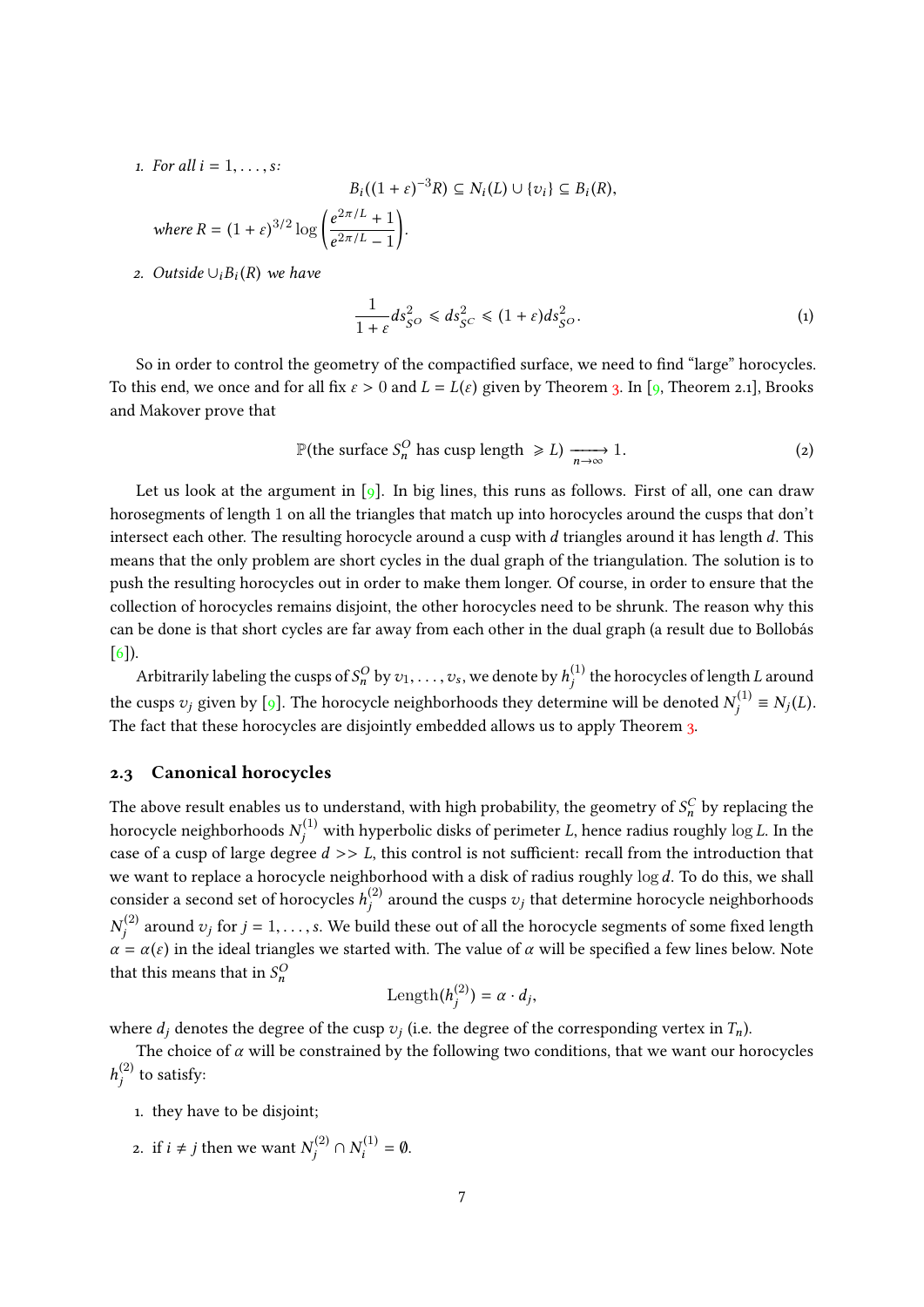Both of these are conditions on  $\alpha$ . The first of these conditions is satisfied as long as  $\alpha \leq 1$ . In order to guarantee the second condition, we need to make the process of shrinking horocycles described right after [\(2\)](#page-6-1) somewhat quantitative.

<span id="page-7-1"></span>The worst case for the process described above is a loop in the dual graph, i.e. an ideal triangle of which two sides are identified in the gluing. Figure  $3$  shows a picture of an ideal triangle with vertices  $0$ , 1 and  $\infty$  in the hyperbolic plane, where we try to build a horocycle around the cusp at  $\infty$ .



Figure 3 - Horocycles around the cusp consisting of a single triangle in the half-plane model. The vertical left and right boundaries are identified in  $S_n^O$ .

In order to obtain a horocycle of length L around such a cusp, we need to use the projection of the horosegment at height  $1/L$ . So  $\alpha = \alpha(\varepsilon) \in (0,1)$  is chosen so that the two horosegments of length  $\alpha$ around the other two vertices of our triangle are disjoint from (and below) the horosegment at height 1/L. Note that this means that α depends on L and hence ε only. Since the geometry of  $N_j^{(2)}$  is entirely determined by how many triangles are incident to the corresponding cusp, this allows us to translate combinatorial properties of the triangulation into geometric properties of the "combinatorial model" of Figure [2,](#page-3-0) and hence of the surface  $S_n^O$ .

#### <span id="page-7-0"></span>2.4 Rough geometric estimates

Let us derive some rough geometric estimates on the hyperbolic metric  $d_{\mathrm{hyp}}$  on  $S^C_n$  using the above constructions. Recall that  $\varepsilon > 0$  is fixed,  $L = L(\varepsilon)$  and  $R = R(\varepsilon, L)$  are given in Theorem [3,](#page-5-2) and  $\alpha = \alpha(\varepsilon)$ is given in the last subsection. We suppose that  $S_n^O$  is connected, has genus larger than 2, has cusps  $v_1, ..., v_s$  and has cusp length larger than L (all of this happens with high probability as  $n \to \infty$ ). We recall the notation  $N_j^{(1)} = N_j(L)$  and  $N_j^{(2)} = N_j(\alpha \cdot d_j)$  for the cusp neighborhoods around  $v_j$  of length L and  $\alpha \cdot d_i$  respectively. The setup is summarized in Figure [4.](#page-8-0)

Let us make a few geometric remarks about the *metric d*<sub>hyp</sub> in  $S_n^C$  as  $n \to \infty$ :

- 1. each of the orange regions  $B_j(R)$  has diameter bounded by  $2R$ ,
- 2. any  $x \in S_n^C$  is within bounded distance of the union ∪ $N_j^{(2)}$  of the blue cusp neighborhoods. Indeed this is true for the metric in  $S_n^O$ , and since by [\(1\)](#page-6-2) those two metrics are comparable outside ∪ $B_j(R)$ , the atotament follows from the last naint. the statement follows from the last point.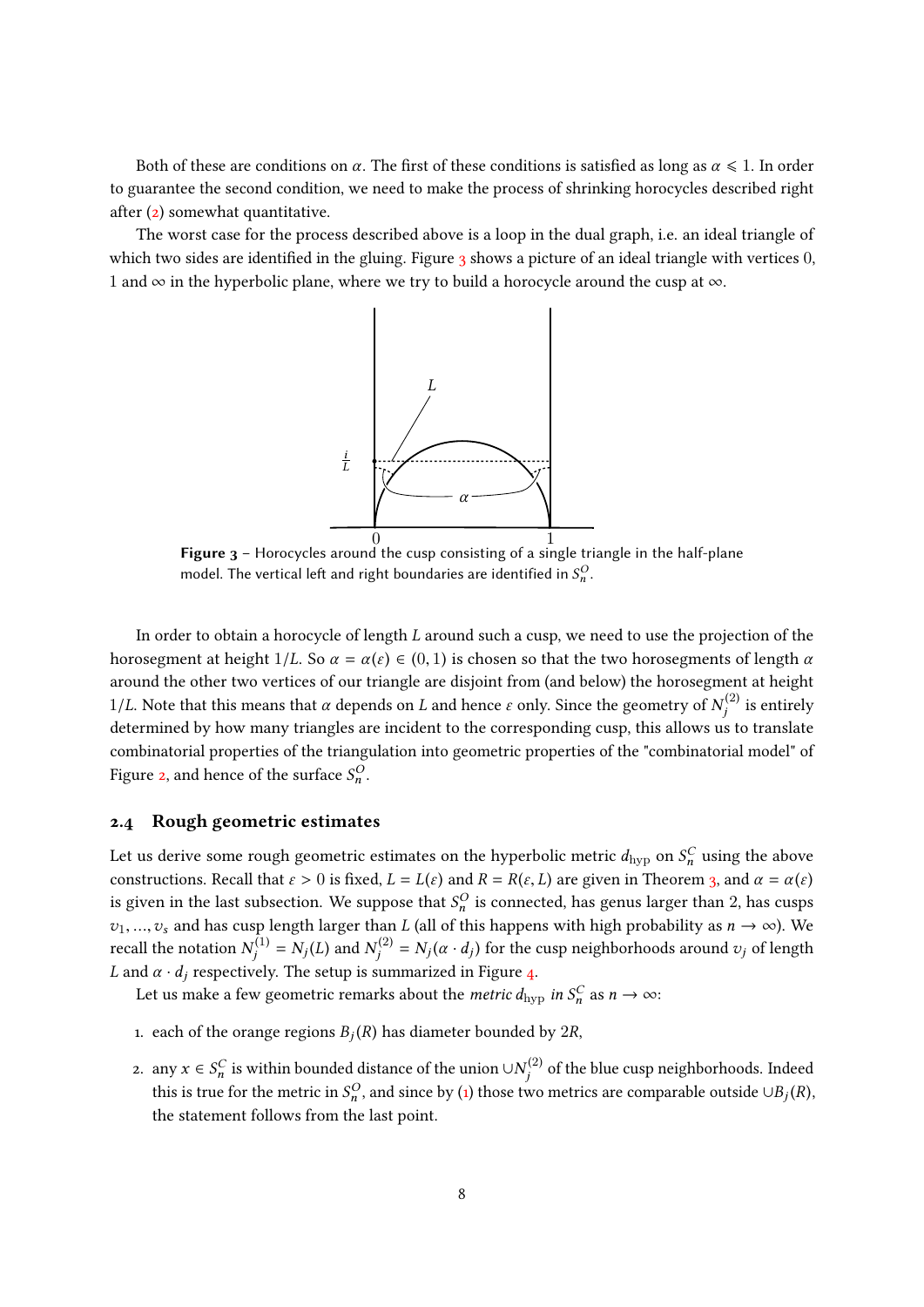<span id="page-8-0"></span>

**Figure**  $4 -$  **Setup of our geometric estimates here for a surface with 5 cusps of degrees**  $8, 10, 2, 6$  and 1. The red horocycles have length L, they exist with probability tending to 1 as  $n \to \infty$  thanks to [\[9\]](#page-22-0) and enable us to apply Theorem [3.](#page-5-2) Their neighborhoods are contained in the orange balls  $B_j(R)$  for the metric on  $S_n^C$ . The blue horocycles have length  $\alpha$ , during  $\alpha > 0$  is chosen as before. For small degrees these such neighborhoods are  $\alpha \cdot d_j$ , where  $\alpha > 0$  is chosen as before. For small degrees those cusp neighborhoods are smaller than the red ones, and vice versa for large degrees.

# 3. Lower bound. For  $i \neq j$ , the distance in  $S_n^C$  between  $v_i$  and  $v_j$  satisfies

<span id="page-8-1"></span>
$$
d_{\text{hyp}}(v_i, v_j) \geq (1 - \varepsilon) \left( \log(\alpha \cdot d_i) + \log(\alpha \cdot d_j) \right) - 4R. \tag{3}
$$

Indeed, [\(1\)](#page-6-2) and the first point of the list enable us to see, up to a multiplicative error  $(1 \pm \varepsilon)$  and an additive error ±2R, each blue region  $N_j^{(2)}$  as a hyperbolic disk of radius  $\log(\alpha \cdot d_j)$ . The distance between their centers is then bounded from below by the quantity in the last display.

4. **Upper bounds.** We shall also need an estimate on the distance between two points  $x_1, x_2 \in S_n^C$ which lie in a same blue neighborhood  $N_j^{(2)}$ . Let us zoom in on such a neighborhood (see Figure [5](#page-9-2) with the same drawing convention as in Figure [4\)](#page-8-0). If  $x_1$ ,  $x_2$  belong to a common cusp neighborhood  $N_{j}^{(2)}$ , one can define the combinatorial dual distance between  $x_{1}$  and  $x_{2}$  as the number of half-edges of  $T_n$  that one needs to cross when moving around  $v_j$  from  $x_1$  to  $x_2$  in the shortest direction. This distance only depends on the corners  $c_1, c_2$  associated to  $x_1, x_2$  and we shall denote it by  $d_{v_j}(c_1, c_2)$ . Note that once the horocycles  $h_j^{(2)}$  have been defined, the corners can be canonically defined as the "triangles" delimited by two sides of a face of  $T_n$  and a portion of horocycle. Recalling from above that up to a bounded additive error  $\pm 2R$  and up to a multiplicative error  $1\pm \varepsilon,$  the region  $N_j^{(2)}$  can be seen as a hyperbolic disk of radius  $\log(\alpha \cdot d_j)$ . Furthermore, the boundaries of the triangles can<br>he seen as no iii of this disk such that ture as necessitive of them make an angle  $2\pi$ . Therefore, the be seen as radii of this disk such that two consecutive of them make an angle  $\frac{2\pi}{d_j}.$  Therefore, the angle between the three points  $x_1$ ,  $v_j$  and  $x_2$  is close to  $\frac{2\pi}{d_j}d_{v_j}(c_1,c_2)$ . Using elementary geometry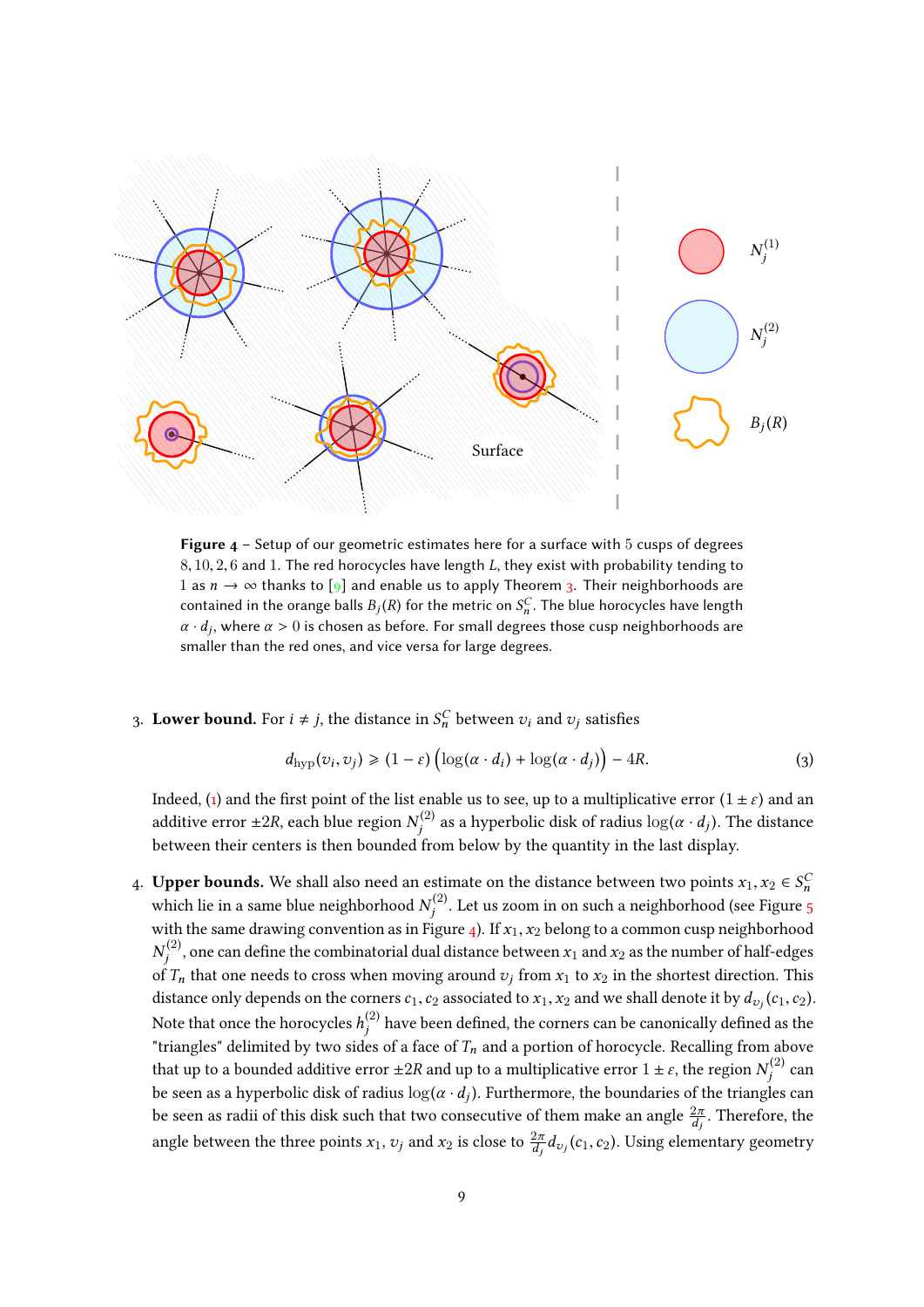<span id="page-9-2"></span>

**Figure 5** – Two points  $x_1, x_2$  lying in the same cusp neighborhood  $N_j^{(2)}$ . One can evaluate their distances within this region using their distances to the horocycle and the combinatorial dual distance between their corners (which is 4 in this example).

(more precisely, the hyperbolic cosine law), we deduce that if  $d_{\text{hyp}}(x_1, h_j^{(2)}) = d_{\text{hyp}}(x_2, h_j^{(2)})$ , then<sup>[4](#page-9-3)</sup>

<span id="page-9-4"></span>
$$
d_{\text{hyp}}(x_1, x_2) \leq 2(1+\varepsilon) \max \left\{ \log(d_{v_j}(c_1, c_2)) - d_{\text{hyp}}(x_1, h_j^{(2)}), 0 \right\} + 2R. \tag{4}
$$

Finally, let  $x_1$  and  $x_2$  belong to the same face  $f$ , but to two different cusp neighbourhoods  $N_i^{(2)}$ and  $N_j^{(2)}.$  Then any two points on  $h_i^{(2)} \cap f$  and  $h_j^{(2)} \cap f$  lie at bounded distance (by a constant  $C(\varepsilon)$ ) from each other. Hence, we have

<span id="page-9-5"></span>
$$
d_{\text{hyp}}(x_1, x_2) \le (1 + \varepsilon) \left( d_{\text{hyp}}(x_1, h_i^{(2)}) + d_{\text{hyp}}(x_2, h_j^{(2)}) \right) + 4R + C. \tag{5}
$$

## <span id="page-9-0"></span>3 Proof of the theorem given combinatorial estimates

Let us now prove our main theorem relying on some combinatorial estimates on the random triangulation  $T_n$  that will be proved in the last section. We divide the proof into lower and upper bound.

## <span id="page-9-1"></span>3.1 Lower bound

*Proof of the lower bound of Theorem [1.](#page-1-1)* The crucial observation is that with high probability, there are at least two vertices of degree proportional to n. More formally, if  $D_n(1)$ ,  $D_n(2)$ , ... are the vertex degrees ranked in decreasing order, then by  $\lceil 18 \rceil$  (see also  $\lceil 11, 16 \rceil$ ), we have the convergence in distribution

$$
\left(\frac{D_n(1)}{6n}, \frac{D_n(2)}{6n}, \ldots\right) \xrightarrow[n \to \infty]{(d)} \text{PD},
$$

<span id="page-9-3"></span> $^4$ We could estimate this distance for any two points in  $N_j^{(2)}$ , but we will not need the general case, and the formula is simpler if  $d_{\text{hyp}}(x_1, h_j^{(2)}) = d_{\text{hyp}}(x_2, h_j^{(2)})$ .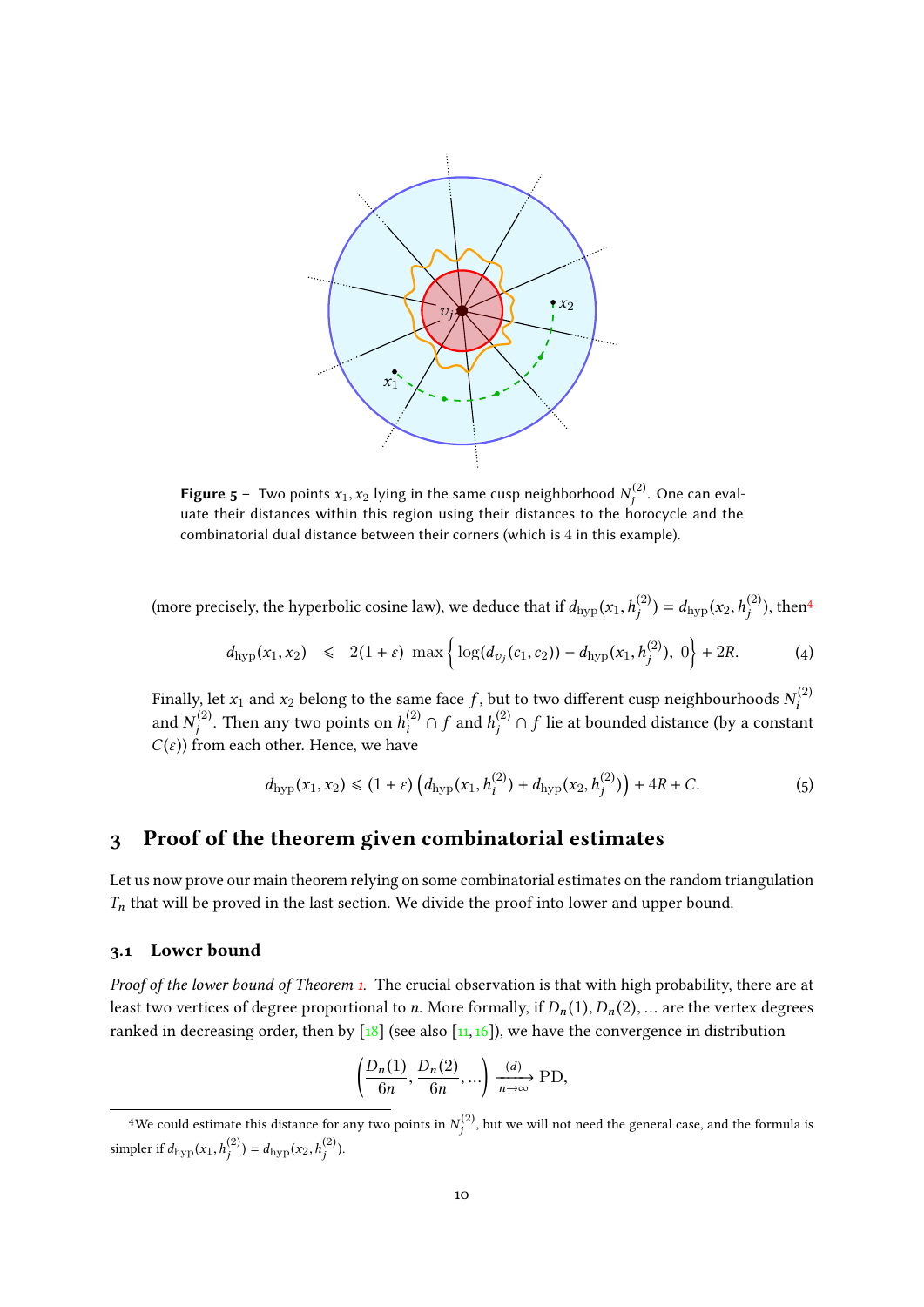where PD is the Poisson–Dirichlet distribution with values in the infinite simplex  ${x_1 \ge x_2 \ge \cdots > 0}$ :  $\sum_i x_i = 1$ . Therefore, for every  $\varepsilon > 0$ , there is  $\delta > 0$  such that, for *n* large enough, we have

$$
\mathbb{P}\left(D_n(2)\geq \delta n\right)\geq 1-\varepsilon.
$$

Reasoning on the above event intersected with the conditions imposed in the beginning of Section [2.4,](#page-7-0) we deduce thanks to [\(3\)](#page-8-1) that on this event (of asymptotic probability larger than  $1-\varepsilon$ ) we have as desired

$$
\text{Diam}(S_n^C) \geq 2(1-\varepsilon)\log(\alpha \cdot \delta n) - 4R(\varepsilon) \underset{n \to \infty}{\sim} 2(1-\varepsilon)\log n.
$$

## <span id="page-10-2"></span>3.2 Upper bound

For the upper bound, we shall use combinatorial estimates on the random triangulation  $T_n$  which will be proved in the Section [4.](#page-12-0)

### Combinatorial estimates

<span id="page-10-0"></span>**Proposition 4.** Let  $\varepsilon \in (0,1)$ . With high probability as  $n \to \infty$ , the following holds. For any two corners  $c_1, c_2$  of  $T_n$  of two faces  $f_1, f_2$  incident to two vertices  $v_1, v_2$  such that  $\deg(v_1) \deg(v_2) \geq n^{1+\varepsilon}$ , there is a face if insident hather at a sermon of and such that face  $f'$  incident both to  $v_1$  at a corner  $c_1'$  $\frac{1}{1}$  and to  $v_2$  at a corner  $c_2'$  $v_2'$ , and such that

$$
d_{\nu_1}(c_1, c'_1) \leq 3n^{\beta_1/(\beta_1 + \beta_2 - \varepsilon/2)}
$$
 and  $d_{\nu_2}(c_2, c'_2) \leq 3n^{\beta_2/(\beta_1 + \beta_2 - \varepsilon/2)}$ ,

where  $\beta_i$  is such that  $\deg(v_i) = n^{\beta_i}$  for  $i \in \{1, 2\}$ .



Figure  $6$  – Proposition  $4$ : two corners incident to "large" vertices share a touching face.

<span id="page-10-1"></span>**Proposition 5.** Let  $\varepsilon \in (0,1)$ . With high probability as  $n \to \infty$ , the following holds. For any two vertices  $v_1, v_2$  of  $T_n$  such that  $\deg(v_1) \deg(v_2) \leq n^{1+\varepsilon}$  but  $\deg(v_1), \deg(v_2) \geq n^{2\varepsilon}$ , one of the two following assertions hold:

- 1. there is a face  $f''$  incident to both  $v_1$  and  $v_2$ ,
- 2. there are a vertex  $v'$  and two faces  $f_1'$  $f_1'$  and  $f_2'$  $\frac{c}{2}'$  such that:
	- $\bullet$   $f_1'$  $\mathbf{f}_1^{\prime}$  is incident to both  $v_1$  and  $v^{\prime}$  (at a corner  $c_1^{\prime}$  $'_{1}$ );
	- $\bullet$   $f_2'$  $c_2^\prime$  is incident to both  $v_2$  and  $v^\prime$  (at a corner  $c_2^\prime$  $'_{2}$ );
	- $d_{v'}(c_1')$  $'_{1}, c'_{2}$  $\binom{n}{2} \leq \frac{n^{1+2\varepsilon}}{\deg(v_1)\deg(v_2)}$  $deg(v_1) deg(v_2)$ .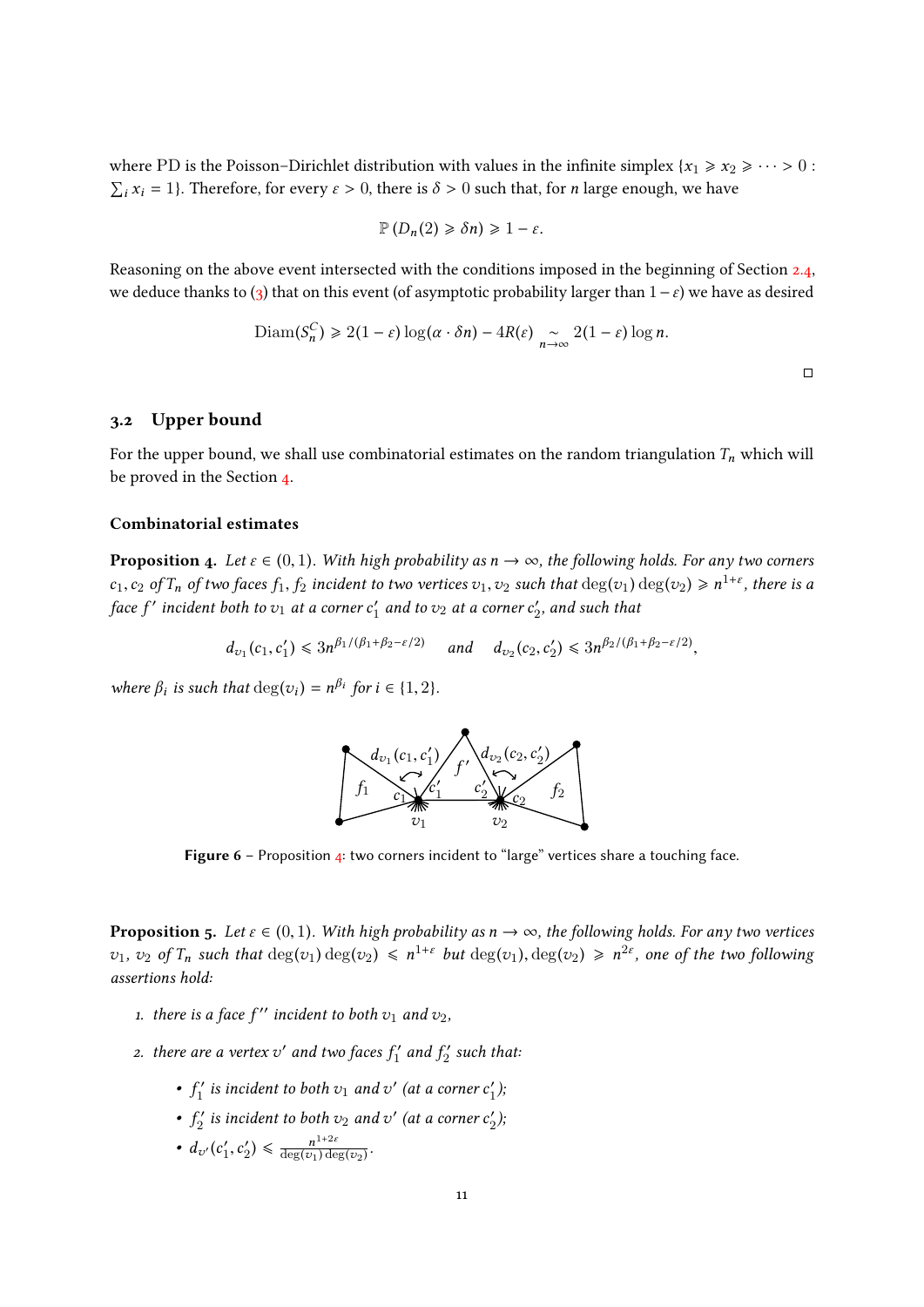

**Figure 7** – Illustration of the second option in Proposition  $\frac{1}{2}$ .

<span id="page-11-0"></span>**Proposition 6.** With high probability as  $n \to \infty$ , every vertex of  $T_n$  is at graph distance at most 6 from a vertex of degree at least  $n^{1/4}$ .

With those estimates at hands, we can proceed to the proof of the upper bound of our main result.

Proof of the upper bound of Theorem [1.](#page-1-1) Recall that  $\varepsilon > 0$  is fixed and suppose  $\varepsilon \in (0, 1/8)$ . To ease notation, we will write  $f_n \leq g_n$  if eventually  $f_n \leq g_n + A$ , where  $A = A(\varepsilon) > 0$  whose value may increase from line to line but only depends on  $\varepsilon > 0$  (in particular A is not random). Our goal is to prove that on an event  $\mathcal{E}_n$  such that  $\mathbb{P}(\mathcal{E}_n) \to 1$ , we have  $\text{diam}(S_n^C) \leq 2(1+\varepsilon) \log n$ . Our event  $\mathcal{E}_n$  will be the intersection of the system of the system of feature is the station with the intersection of the event on which the geometric conclusions of Section [2.4](#page-7-0) hold true, together with the events on which the conclusions of the above Propositions [4,](#page-10-0) [5](#page-10-1) and [6](#page-11-0) hold true. From now on, we argue on this event and the rest of the reasoning is deterministic.

Let  $x_1, x_2 \in S_n^C$ . By the first item of the list in Section [2.4,](#page-7-0) up to loosing an additive constant, one can suppose that  $x_1$  and  $x_2$  are in some blue cusp neighborhoods, say  $N_i^{(2)}$  and  $N_j^{(2)}$ , whose associated cusps have degrees  $d_i, d_j \ge 1$ . If  $i = j$  then  $d_{hyp}(x_1, x_2) \le 2(1 + \varepsilon) \log n$  by our geometric considerations (the neighbourhood  $N_i^{(2)}$  is close to a ball of radius  $\log d_i \leq \log n$ ). We thus focus on the case  $i \neq j$ and suppose  $i = 1$  and  $j = 2$  to fix notation. We will bound the distance  $d_{\text{hvp}}(x_1, x_2)$  in three different cases according to the values of the degrees  $d_1$  and  $d_2$ . Each of these cases corresponds to one of the Propositions [4,](#page-10-0) [5](#page-10-1) and [6.](#page-11-0)

**Case 1:**  $d_1 d_2 \ge n^{1+\epsilon}$ . In this case, we use Proposition [4](#page-10-0) and link  $x_1$  to  $x_2$  as follows. Let  $f', c_1'$  $c_1', c_2'$ 2 be the face and the two corners given by Proposition  $_4$  $_4$  for the corners  $c_1$  and  $c_2$  associated with  $x_1$  and  $x_2$ . Now let  $x_1'$  $x'_1$  and  $x'_2$  $c_2'$  be two points respectively in the corners  $c_1'$  $c_1'$  and  $c_2'$  $y'_2$  of  $f'$ , such that  $d_{\text{hyp}}(x_1, h_1^{(2)}) = d_{\text{hyp}}(x_1')$  $d_{\text{hyp}}(x_2, h_2^{(2)}) = d_{\text{hyp}}(x_2^{(2)})$  $L'_2$ ,  $h_2^{(2)}$ ). Then Eq. [\(4\)](#page-9-4) tells us that

$$
d_{\text{hyp}}(x_1, x_1') \leq 2(1+\varepsilon) \left( \log(d_{v_1}(c_1, c_1')) - d_{\text{hyp}}(x_1, h_1^{(2)}) \right)
$$

and

$$
d_{\text{hyp}}(x_2, x_2') \leq 2(1+\varepsilon) \left( \log(d_{v_2}(c_2, c_2')) - d_{\text{hyp}}(x_2, h_2^{(2)}) \right),
$$

and Eq.  $(5)$  gives

$$
d_{\text{hyp}}(x'_1, x'_2) \leq (1+\varepsilon) \left( d_{\text{hyp}}(x_1, h_1^{(2)}) + d_{\text{hyp}}(x_2, h_2^{(2)}) \right).
$$

Adding these up and using the bounds given by Proposition [4,](#page-10-0) we obtain

$$
d_{\text{hyp}}(x_1, x_2) \le d_{\text{hyp}}(x_1, x_1') + d_{\text{hyp}}(x_1', x_2') + d_{\text{hyp}}(x_2', x_2)
$$
  
\n
$$
\le 2(1 + \varepsilon) \left( \log d_{v_1}(c_1, c_1') + \log d_{v_2}(c_2, c_2') \right) - (1 + \varepsilon) \left( d_{\text{hyp}}(x_1, h_1^{(2)}) + d_{\text{hyp}}(x_2, h_2^{(2)}) \right)
$$
  
\n
$$
\le 2(1 + 2\varepsilon) \log(n).
$$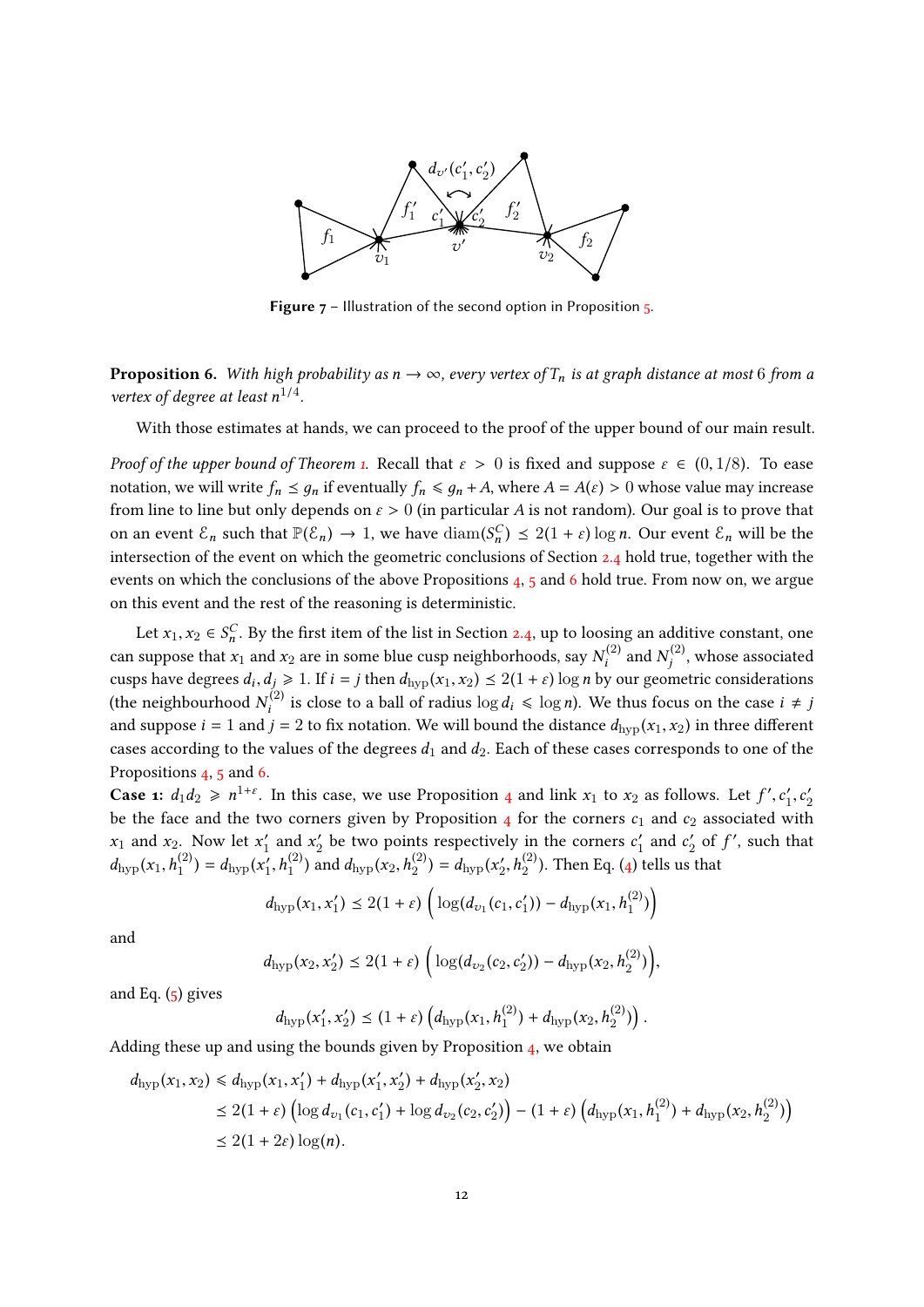**Case 2:**  $d_1d_2 \le n^{1+\epsilon}$  and  $d_1, d_2 \ge n^{2\epsilon}$ . Now we will use Proposition [5.](#page-10-1) In the first case (if we have a face  $f''$  incident to both  $v_1$  and  $v_2$ ), by the geometric considerations gathered in Section [2.4](#page-7-0) we get

$$
d_{\text{hyp}}(x_1, x_2) \le d_{\text{hyp}}(x_1, v_1) + d_{\text{hyp}}(v_1, v_2) + d_{\text{hyp}}(v_2, x_2)
$$
  

$$
\le 2(1 + \varepsilon) (\log d_1 + \log d_2)
$$
  

$$
\le 2(1 + \varepsilon)^2 \log n.
$$

In the second case of Proposition  $5$ , let  $v'$ ,  $f'_1$  $f'_1$  and  $f'_2$  $\mathcal{L}_2^{\prime}$  be the vertex and faces given by Proposition [5.](#page-10-1) The vertex  $v'$  is incident to the corner  $c_1'$  $\frac{1}{1}$  of  $f_1'$  $c'_1$  and to the corner  $c'_2$  $x'_2$  of  $f_2$ . Let  $x'_1$  $f_1' \in f_1'$  $j_1^{\mathcal{C}^{\prime}}\cap \partial N_{\mathcal{U}^{\prime}}^{(2)}$  and  $x_2'$  $f_2' \in f_2'$  $C_2' \cap \partial N_{\upsilon'}^{(2)}.$  By Eq. [\(4\)](#page-9-4) and [\(5\)](#page-9-5), we have

$$
d_{\text{hyp}}(x_1, x_1') \le 2(1+\varepsilon)\log(d_1) \quad \text{and} \quad d_{\text{hyp}}(x_2, x_2') \le 2(1+\varepsilon)\log(d_2).
$$

Moreover, by  $(4)$  and the bound given by Proposition  $5$ , we also have

$$
d_{\text{hyp}}(x'_1, x'_2) \leq 2(1+\varepsilon) \log d_{v'}(c'_1, c'_2) \leq 2(1+\varepsilon) \log \left(\frac{n^{1+2\varepsilon}}{d_1 d_2}\right).
$$

Adding everything up, we obtain as desired

$$
d_{\text{hyp}}(x_1,x_2) \leq 2(1+\varepsilon)(1+2\varepsilon)\,\log(n).
$$

**Case 3:**  $d_1 \leq n^{2\epsilon}$  or  $d_2 \leq n^{2\epsilon}$ . Assume  $d_1 \leq n^{2\epsilon}$ . Let  $v_1$  $v'_1$  be the closest vertex from  $v_1$  (for the graph distance in  $T_n$ ) with degree at least  $n^{2\varepsilon}$ . Since  $2\varepsilon < 1/4$ , by Proposition [6,](#page-11-0) there is a path with graph length at most  $6$  from  $v_1$  to  $v_1'$  $\alpha_1'$  using only vertices with degrees at most  $n^{2\varepsilon}$  (except of course  $v_1'$  $b'_1$ ). But by Eq. [\(5\)](#page-9-5), the hyperbolic distance  $d_{\text{hyp}}$  between two neighbour vertices of  $T_n$  of degree  $\leqslant n^{2\varepsilon}$  is at most

$$
2\varepsilon(1+\varepsilon)\log(n)+4R.
$$

Therefore, up to paying roughly  $2 \times 6 \times 2\varepsilon (1 + \varepsilon) \log n$ , we can replace  $x_1$  by a point  $x_1$ <br>maighbourhood of days a large than  $x_1^{2\varepsilon}$ . The same is true for  $u$ , if  $d \leq x_1^{2\varepsilon}$  so we are had to  $i_1'$  in a cusp neighbourhood of degree larger than  $n^{2\varepsilon}.$  The same is true for  $x_2$  if  $d_2\leqslant n^{2\varepsilon},$  so we are back to case  $1$  or 2. By finally letting  $\varepsilon \to 0$ , this concludes the proof of the theorem.

## <span id="page-12-0"></span>4 Proof of the combinatorial estimates

Our goal is now to prove Propositions [4,](#page-10-0) [5](#page-10-1) and [6.](#page-11-0) These results only deal with the random triangulation  $T_n$ which is built by gluing 2n triangles in a uniform fashion. Our main tools will be exploration methods of such maps as in  $\lceil n \rceil$ . Those estimates are interesting on their own, since they sharpen our understanding of the geometry of the graph structure of  $T_n$  and give further support for [\[11,](#page-22-16) Conjecture 1].

### <span id="page-12-1"></span>4.1 Peeling explorations of random triangulations

We recall some background from [\[11\]](#page-22-16), which treats a more general setting. We fix  $n \ge 1$ , and a pairing ω of the edges of a collection of  $2n$  triangles yielding a triangulation t. We do not assume yet that ω is random. We will construct step by step the triangulation t obtained by gluing the edges of the  $2n$ triangles two by two according to  $\omega$ .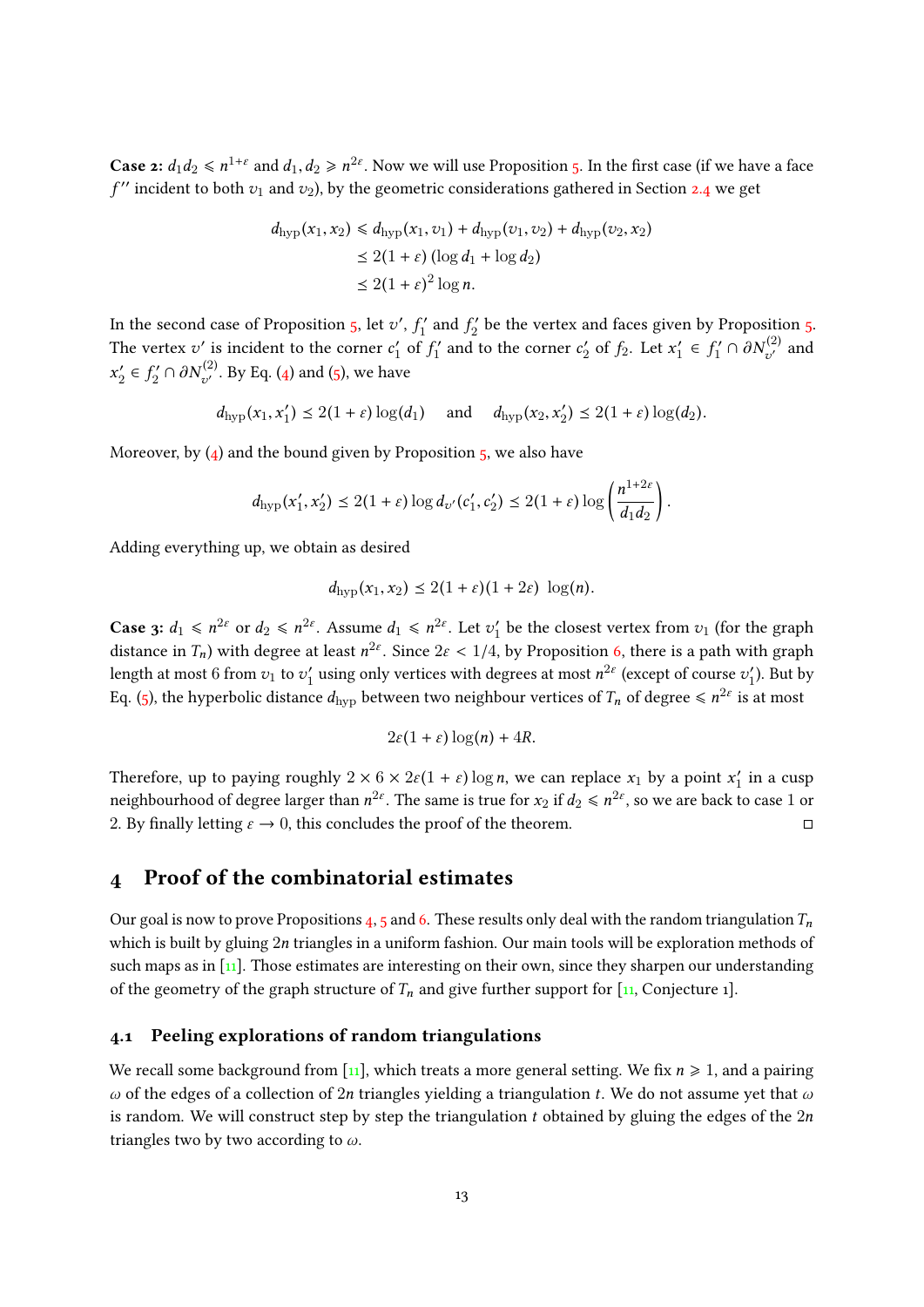More precisely, we will create a sequence

$$
S_0 \to S_1 \to \cdots \to S_{3n} = t
$$

of "combinatorial surfaces" where  $S_0$  is simply made of 2n disjoint triangles, and where we move on from  $S_i$  to  $S_{i+1}$  by identifying two edges of the pairing  $\omega$ . More specifically,  $S_i$  will be a union of labeled maps with distinguished faces called the holes (they are in light green on Figure [8\)](#page-13-0). The holes are made of the edges which are not yet paired. The set of these edges will be called the boundary of the surface and be denoted by  $\partial S_i$ . Clearly, we have  $|\partial S_0| = 6n$ , so for every  $1 \le i \le 3n$ , we have

$$
|\partial S_i| = 6n - 2i.
$$

<span id="page-13-0"></span>

Figure  $8$  – Starting configuration (on the left) and a typical state of the exploration (on the right). Here and later the labeling of the oriented edges does not appear for the sake of visibility. The final vertices of the triangulation are black dots whereas "temporary" vertices are in white. Notice on the right side that  $S_i$  contains a closed surface without boundary: if this happens, the final surface  $S_n$  is disconnected.

To go from  $S_i$  to  $S_{i+1}$ , we select an edge on  $\partial S_i$  which we call the edge to peel and identify it with its partner edge in  $\omega$ , also belonging to  $\partial S_i$ . A detailed description of each of the cases that may arise when going from  $S_i$  to  $S_{i+1}$  can be found in [\[11,](#page-22-16) Section 3.1]. In particular, we call "true vertices" the vertices of  $S_i$  that are not on its boundary, and therefore truly correspond to a vertex of t, and we call "temporary" vertices" the vertices of  $S_i$  lying on  $\partial S_i$ . We recall from [\[11\]](#page-22-16) that the only cases where a new true vertex v is created between  $S_i$  and  $S_{i+1}$  are:

- if the peeled edge is glued to one of its two neighbours along the same hole (if furthermore the hole has perimeter 2, then 2 true vertices are created);
- if the peeled edge belongs to a hole of perimeter 1 and is glued to another hole of perimeter 1.

When this occurs, we will also say that the vertex  $v$  is *closed* at time  $i$ .

We now move on to our random setting and apply the above discussion to the case where the gluing  $\omega$  is uniform, i.e.  $t = T_n$  is a uniform triangulation with  $2n$  faces. On top of  $\omega$ , the sequence  $S_0 \to S_1 \to \cdots \to S_{3n}$  depends on an algorithm called the peeling algorithm, which is simply a way to pick the next edge to peel  $A(S_i) \in \partial S_i$ . Highlighting the dependence in A, we can thus form the random<br>symbostian accuracy  $S^A \rightarrow S^A \rightarrow S^A \rightarrow T$ , by starting with  $S^A$ , the initial configuration made of exploration sequence  $S_0^A \to S_1^A \to \cdots \to S_{3n}^A = T_n$  by starting with  $S_0^A$ , the initial configuration made of the labeled triangles. To go from  $S_t^A$  to  $S_{t+1}^A$ , we perform the identification of the edge  $A(S_t)$  together with its partner in the pairing  $\omega$ . We recall from [\[11,](#page-22-16) Prop 10] that when  $\omega$  is uniform, then at each step i, conditionally on  $S_i^{\mathcal{A}}$  and on  $\mathcal{A}(S_i^{\mathcal{A}})$ , the edge  $\mathcal{A}(S_i^{\mathcal{A}})$  is glued to a uniformly chosen edge in  $\partial S_i^{\mathcal{A}}\setminus{\{\mathcal{A}(S_i^{\mathcal{A}})\}}$ .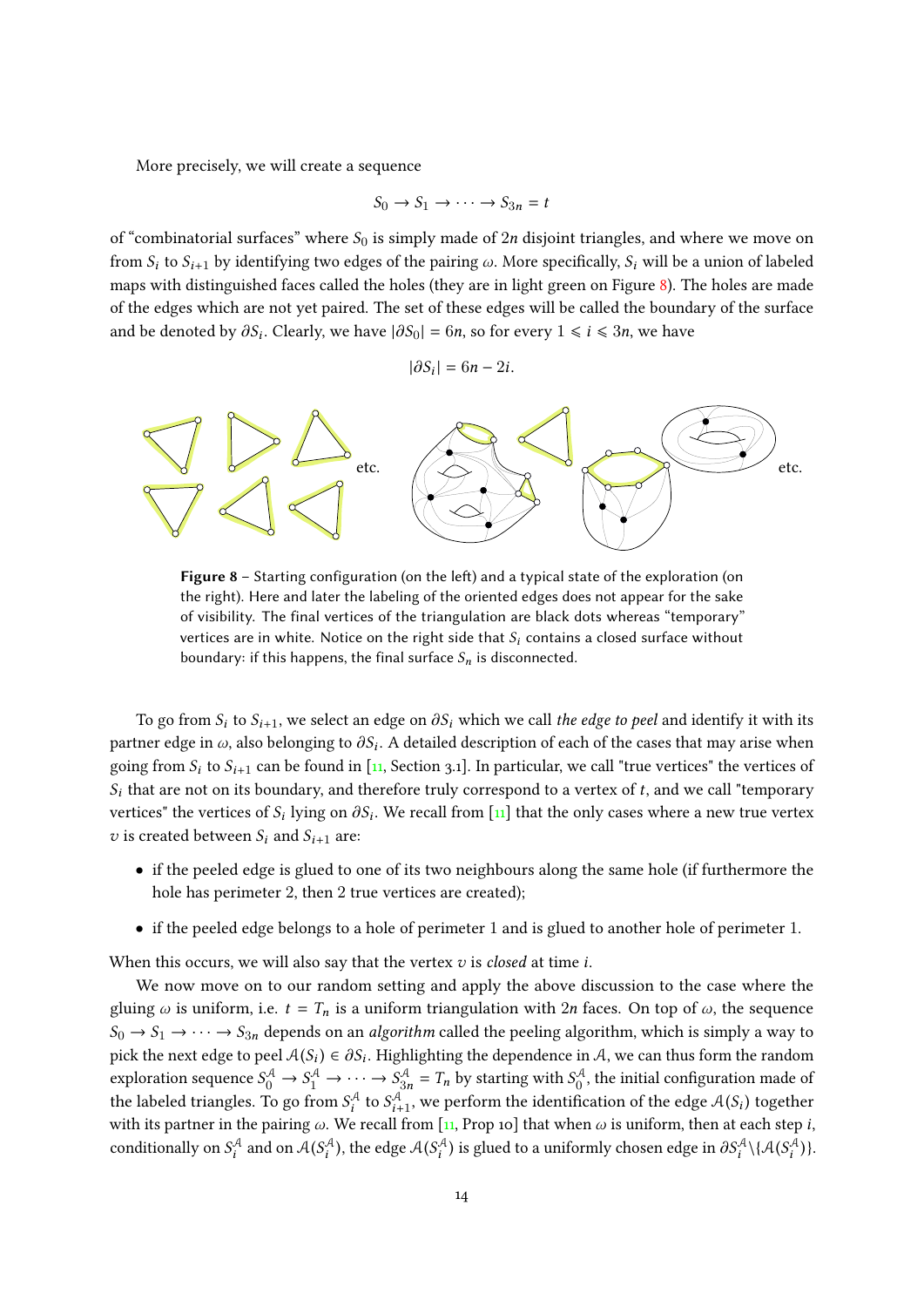The strength of this setup is that, as for planar maps  $\lceil 17 \rceil$ , we can use *different* algorithms A to explore the same random triangulation  $T_n$  and then to get *different* types of information. We will see this motto in practice in the following sections. When exploring our random triangulation with a given peeling algorithm, we will always write  $(\mathcal{F}_i)_{0\leq i\leq 3n}$  for the canonical filtration generated by the exploration.

## <span id="page-14-0"></span>4.2 Proof of Proposition [4](#page-10-0)

*Proof of Proposition [4.](#page-10-0)* Conditionally on  $T_n$ , let  $c_1$  and  $c_2$  be two uniform corners of  $T_n$ , and let  $f_1$ ,  $f_2$  and  $v_1, v_2$  be the incident faces and vertices. Since there are at most  $(2n \times 3)^2$  possible choices of  $(c_1, c_2)$ , it is an averal to neave is enough to prove

$$
\mathbb{P}\left(\deg(v_1)\deg(v_2)\geq n^{1+\varepsilon}\text{ and the face }f'\text{ does not exist}\right)=o\left(\frac{1}{n^2}\right).
$$

Since there are at most  $(6n)^2$  possible values of the pair  $(\deg(v_1), \deg(v_2))$ , it is enough to prove that, for any  $d_1, d_2$  with  $d_1 d_2 \geq n^{1+\varepsilon}$ , if we write  $\beta_i = \frac{\log d_i}{\log n}$  $\frac{\log d_i}{\log n}$  for  $i \in \{1, 2\}$ , we have

<span id="page-14-1"></span>
$$
\mathbb{P}\left(\begin{array}{c}\deg(v_1) = d_1, \deg(v_2) = d_2 \text{ and there is no } f'\\ \text{such that } d_{v_i}(f_i, f') \leq 3n^{\beta_i/(\beta_1 + \beta_2 - \varepsilon/2)} \text{ for } i \in \{1, 2\}\end{array}\right) = o\left(\frac{1}{n^4}\right).
$$
 (6)

The proof of [\(6\)](#page-14-1) relies on a peeling exploration as the ones defined in Section [4.1.](#page-12-1) For  $i \in \{1, 2\}$ , let  $\ell_i = n^{\beta_i/(\beta_1 + \beta_2 - \varepsilon/2)}$ . Note that since  $d_1 d_2 \ge n^{1+\varepsilon}$ , we have  $\beta_1 + \beta_2 \ge 1 + \varepsilon$ , so  $\ell_i \le d_i^{\frac{1}{1+\varepsilon/2}} < \frac{d_i}{4}$  $\frac{a_i}{4}$  if n (and therefore  $d_i$ ) is large enough. In particular, this implies  $\ell_1 + \ell_2 < \frac{n}{2}$  $\frac{n}{2}$ . On the other hand, we have  $\beta_i \geq \varepsilon$ , which implies

<span id="page-14-2"></span>
$$
n^{\varepsilon/2} \leq \ell_i \leq \frac{d_i}{4}.\tag{7}
$$

Note that we can sample  $(T_n, f_1, f_2, v_1, v_2)$  as follows. We start from a collection  $S_0$  of  $2n$  triangles, we pick two triangles  $f_1$  and  $f_2$  uniformly among them and pick two corners  $c_1$  and  $c_2$  incident respectively to  $f_1$  and  $f_2$ . We then run a peeling exploration which keeps track of the faces  $f_1$ ,  $f_2$  and of the corners  $c_1, c_2$ . By a slight abuse of notation, we will also call  $v_1$  (resp.  $v_2$ ) the vertices of  $S_i$  which are "inherited" from the initial corners  $c_1, c_2$ . Notice that  $v_1, v_2$  stay incident to  $c_1$  and  $c_2$  along the exploration.

The peeling algorithm we will use is the following:

- For  $0 \lt i \leq \ell_1$ , the peeled edge is an edge incident to  $v_1$ . The exploration is stopped if the vertex  $v_1$  is closed or if the peeled edge is glued to the face  $f_2$ .
- For  $\ell_1 < i \leq \ell_1 + \ell_2$ , the peeled edge is an edge incident to  $v_2$ . The exploration is stopped if the vertex  $v_2$  is closed or if the peeled edge is glued to the connected component containing  $v_1$ .

Note that the algorithm depends on  $d_1$  and  $d_2$ , and that it makes sense because  $\ell_1 + \ell_2 < 3n$ , so it will indeed be stopped before everything is explored. We call the exploration successful if it is stopped before time  $\ell_1 + \ell_2$ , either by the closure of  $v_1$  or  $v_2$ , or by merging the connected components of  $v_1$ and  $v_2$ . We will show that the probability for the exploration to be successful is  $1 - o\left(\frac{1}{n}\right)$  $\frac{1}{n^4}$ , and that if *n* is large enough, the success of the exploration ensures that the event of [\(6\)](#page-14-1) does not occur.

Let us start with a proof that the success of the exploration prevents the event in [\(6\)](#page-14-1) from happening. First, if the exploration is stopped by the closure of  $v_1$ , then  $v_1$  is incident to less than  $\ell_1$  faces, so its degree can be crudely bounded by  $3\ell_1$ , which implies  $\deg(v_1) < d_1$  if n is large enough. Similarly, if the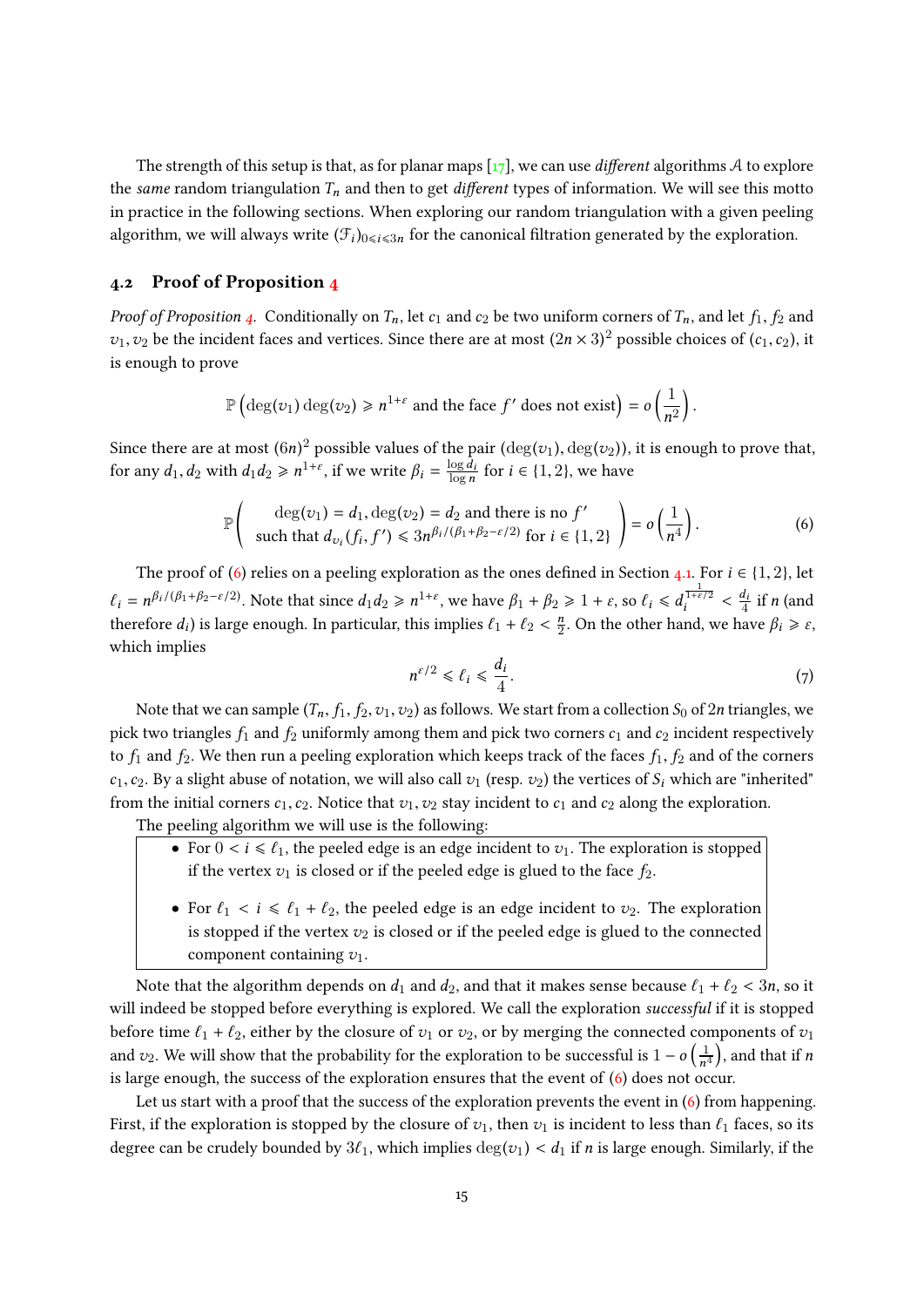exploration is stopped by the closure of  $v_2$ , then  $\deg(v_2) < d_2$ . Moreover, by construction, any face f lying in the connected component of  $v_1$  at time  $i \leq \ell_1$  is incident to  $v_1$ . We claim that f has a corner c with  $d_{v_1}(c_1, c) \leq 3\ell_1$ . Indeed, the neighbourhood of  $v_1$  in the explored part at time *i* is always a gluing of corners belonging to faces already explored. It is possible that several corners of the same face appear, but the number of corners is bounded by  $3i \leq 3\ell_1$ , so it is always possible to go from  $c_1$  to a corner of f in the neighbourhood of  $v_1$  by crossing at most  $3\ell_1$  corners.

Therefore, if the exploration is stopped before time  $\ell_1$  because  $f_2$  is glued to the peeled edge, then  $f_2$  is incident to  $v_1$  and has a corner  $c_2$  with  $d_{v_1}(c_1, c_2) \leq \frac{3\ell_1}{2}$ , so we can take  $f' = f_2$ . If the exploration is stopped between times  $\ell_1$  and  $\ell_2$  because the two components of  $v_1$  and  $v_2$  are glued, let  $f'$  be the face incident to  $v_1$  which is glued to the peeled edge at the last peeling step. Since the peeled edge is incident to  $v_2$ , the face  $f'$  is incident to both  $v_1$  and  $v_2$ , at two corners  $c_1'$  $c_1'$  and  $c_2'$  $\mathbf{z}'_2$ . Moreover, since  $f'$  is in the component of  $v_1$  at time  $\ell_1$ , we have  $d_{v_1}(c_1, c'_1)$ <br>we also have  $d_{v_1}(c_2, c'_1) \le 2\ell$ , as  $f'_1$  satisfies the day  $U_1$ )  $\leq 3\ell_1$ . Finally, by the same reasoning around  $v_2$ , we also have  $d_{v_2}(c_2, c'_2)$  $2/2$ )  $\leq 3\ell_2$ , so f' satisfies the desired properties and the event in [\(6\)](#page-14-1) does not occur.

It remains to estimate the probability of non-success of the exploration. The basic idea is the following: we first show that at time  $\ell_1$ , the number of boundary edges in the component of  $v_1$  is of order  $\ell_1$ . Therefore, at each step  $\ell_1 < i < \ell_1 + \ell_2$ , the probability to finish the exploration by gluing the two components is of order  $\frac{\ell_1}{n}$ , which will be enough to conclude since  $\ell_1\ell_2$  is much larger than n.

More precisely, we recall that for every *i*, we denote by  $\mathcal{F}_i$  the  $\sigma$ -algebra generated by the first *i* peeling steps. We also denote by  $P_i$  the number of boundary edges of the component of  $v_1$  in  $S_i$  (these edges may lie on several different holes). Note that  $P_0 = 3$  and that  $P_i \le i + 2$  for every *i*. For  $i < l_1$ , the number  $P_{i+1}$  is equal to  $P_i - 2$  if the peeled edge is glued to another boundary edge of the component of  $v_1$ , and to  $P_i + 1$  if this is not the case. Therefore, we have

$$
\mathbb{E}\left[P_{i+1} - P_i | \mathcal{F}_i\right] = -2\frac{P_i - 1}{6n - 2i - 1} + \frac{6n - 2i - P_i}{6n - 2i - 1}
$$

$$
= 1 - 3\frac{P_i - 1}{6n - 2i - 1}
$$

$$
\ge 1 - 3\frac{i + 1}{6n - 2i - 1}
$$

$$
\ge 1 - 3\frac{\ell_1 + 1}{6n - 2\ell_1 - 1}
$$

$$
> \frac{1}{2}
$$

by using in the end the fact that  $\ell_1 < \frac{n}{2}$  $\frac{n}{2}$ . Since the increments  $|P_{i+1} - P_i|$  are bounded by 2, by the Azuma inequality, we obtain

$$
\mathbb{P}\left(\text{the exploration does not stop before }\ell_1 \text{ and } P_{\ell_1} \leq \frac{\ell_1}{4}\right) \leq \exp\left(-\frac{\ell_1}{128}\right) \leq \exp\left(-\frac{n^{\epsilon/2}}{128}\right) = o\left(n^{-4}\right),
$$

where we used  $(7)$  in the end. Therefore, we may assume that if the exploration has not stopped at time  $\ell_1$ , then  $P_{\ell_1} \geq \ell_1/4$ . But if this is the case, then for any  $\ell_1 < i \leq \ell_1 + \ell_2$ , we have

 $\mathbb P$  (the peeled edge at time *i* is glued to the component of  $v_1|\mathcal{F}_i$ ) =  $\frac{P_{\ell_1}}{6n-2i}$  $6n - 2i - 1$  $\geqslant \frac{\ell_1}{\ell_2}$  $\frac{c_1}{24n}$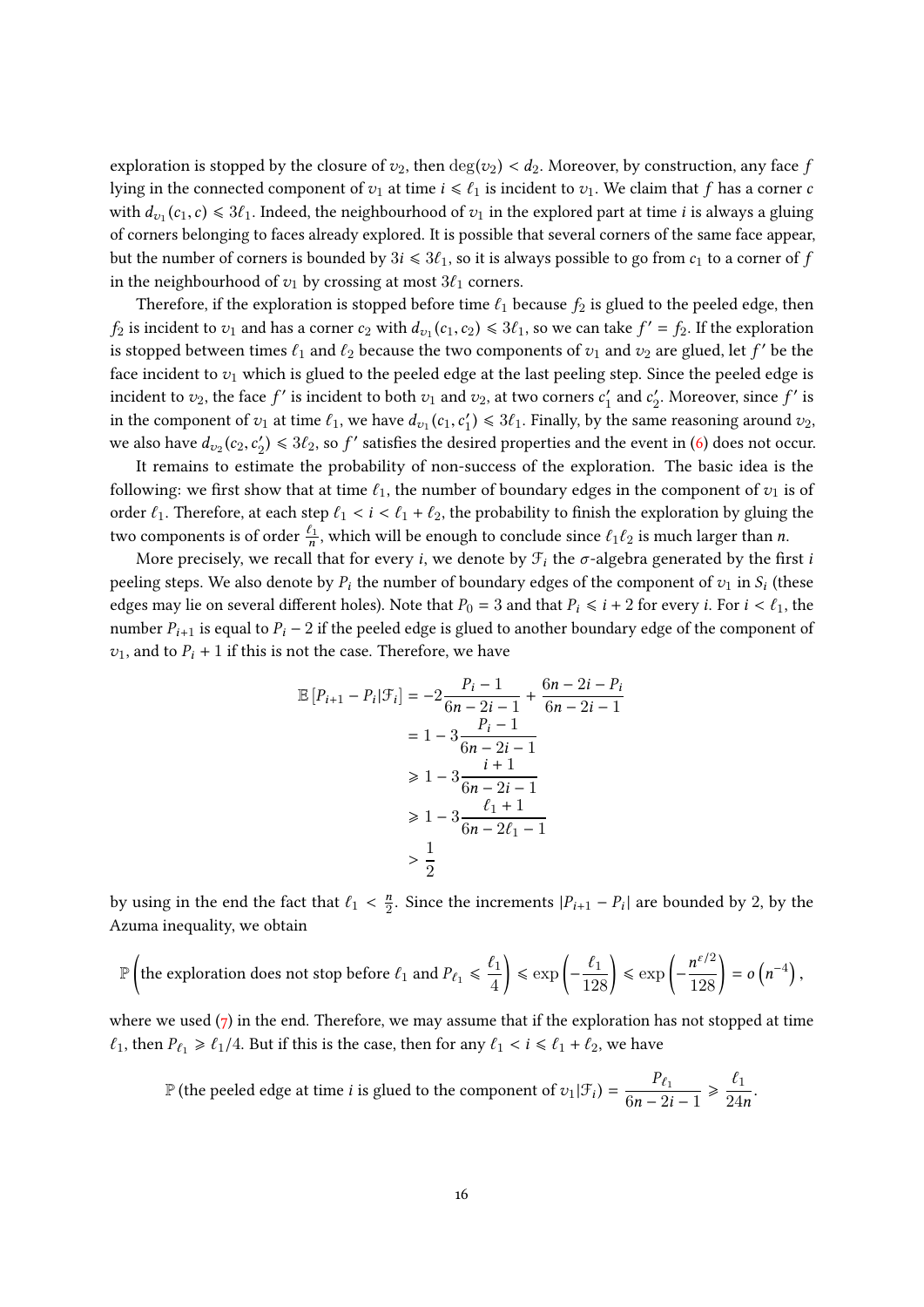If this last event occurs for some  $i$ , the exploration is stopped and is succesful, so we finally have

$$
\mathbb{P}(\text{the exploration is not successful}) \leq \sigma(n^{-4}) + \left(1 - \frac{\ell_1}{24n}\right)^{\ell_2}
$$

$$
\leq \sigma(n^{-4}) + \exp\left(-\frac{\ell_1 \ell_2}{24n}\right)
$$

$$
\leq \sigma(n^{-4}) + \exp(-n^{\epsilon/3})
$$

$$
= \sigma(n^{-4})
$$

by using the definition of  $\ell_1$  and  $\ell_2$ .

## <span id="page-16-0"></span>4.3 Proof of Proposition [5](#page-10-1)

*Proof of Proposition [5.](#page-10-1)* Let  $f_1, f_2$  be two uniform independent faces, and let  $v_1, v_2$  be the vertices incident to uniformly chosen corners of  $f_1$  and  $f_2$ . Let also  $d_1,d_2\geqslant n^{2\varepsilon}$  be such that  $d_1d_2\leqslant n^{1+\varepsilon}.$  For the same reasons as in the proof of Proposition [4,](#page-10-0) it is enough to prove that

<span id="page-16-1"></span>
$$
\mathbb{P}\left(\deg(v_1) = d_1, \deg(v_2) = d_2 \text{ and neither } f'' \text{ nor } (v', f'_1, f'_2) \text{ exists}\right) = o\left(\frac{1}{n^4}\right).
$$
 (8)

 $\overline{\phantom{a}}$ 

To prove this, we will rely on a peeling algorithm similar to the one used to prove Proposition [4.](#page-10-0) As previously, we will pick  $f_1, f_2, v_1, v_2$  in  $S_0$  and follow them along the exploration. However, since the two vertices have too small degrees, we will need to find a third vertex  $v'$  "inbetween" them, so the algorithm will be more complicated. Basically, we first explore the neighbourhood of  $v_1$  until it becomes a true vertex, then the neighbourhood of  $v_2$  until it becomes a true vertex, and finally we explore all the neighbours of  $v_1$  until one of them is glued to a neighbour of  $v_2$ . To describe precisely the last phase of the exploration, we will assign colours to some of the vertices: the neighbour of  $v_1$  that we are currently exploring will be red, the neighbours of  $v_1$  that we can still explore later will be blue, and the neighbours of  $v_1$  that we are not allowed to explore anymore will be black. We denote by  $\tau_1$  (resp.  $\tau_2$ ) the closure time of  $v_1$  (resp.  $v_2$ ). Here is a complete description of the peeling algorithm, which is divided into three phases (see also Figure [9\)](#page-18-0):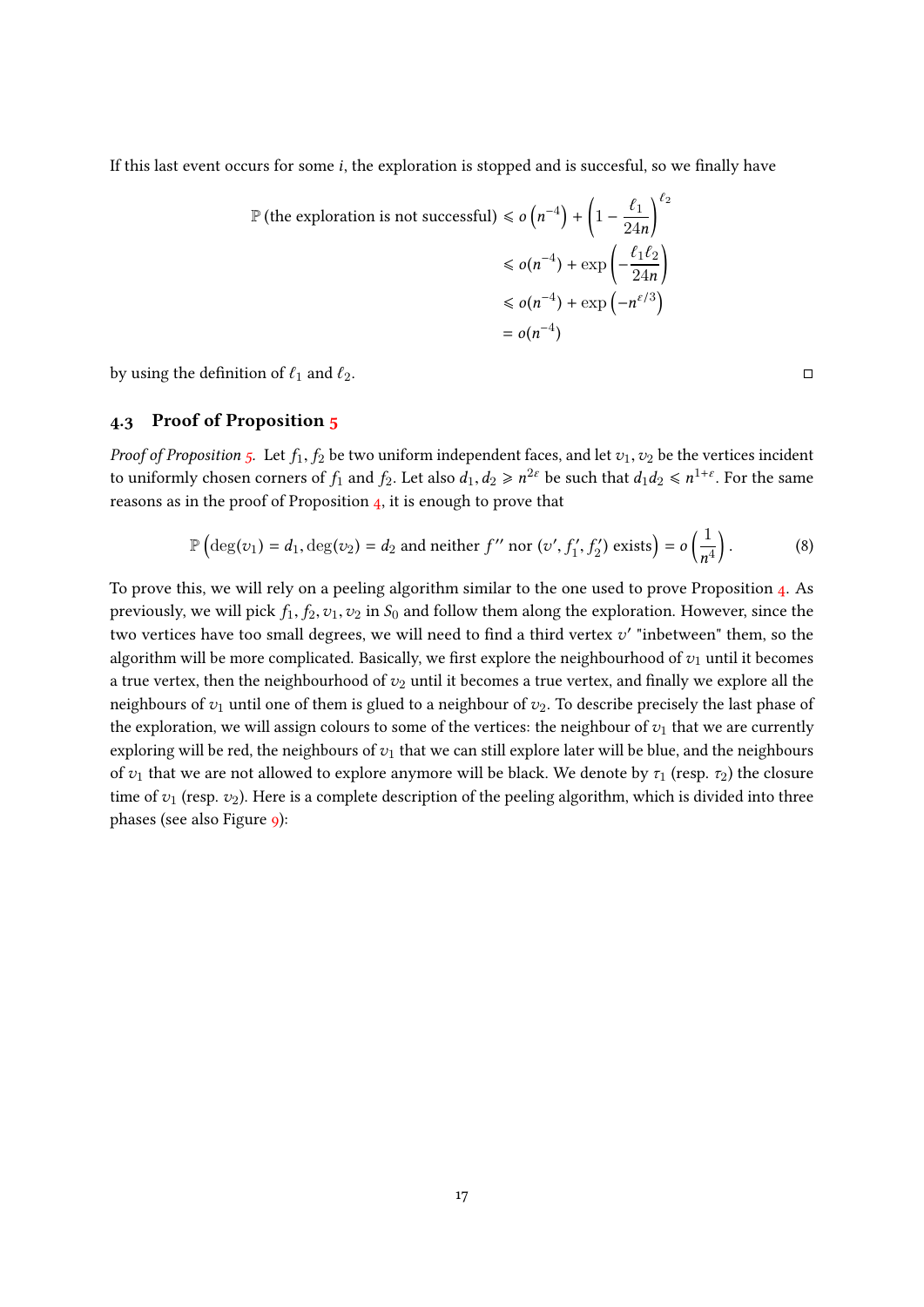

When the exploration is stopped, in all the cases except the last one, it is declared successful. As in the proof of Proposition [4,](#page-10-0) we will first prove that if the exploration is successful, then the event of  $(8)$ does not occur, and then that the probability of success is  $1 - o(n^{-4})$ .<br>First, just like in the number of a Democration is if the explanation is

First, just like in the proof of Proposition [4,](#page-10-0) if the exploration is stopped because we do not have  $d_1$  $\frac{d_1}{4} \leq \tau_1 \leq d_1$ , then  $\deg(v_1) \neq d_1$  so the event of [\(8\)](#page-16-1) does not occur. Similarly, if we do not have  $d_2$  $\frac{d_2}{4} \leq \tau_2 - \tau_1 \leq d_2$ , then  $\deg(v_2) \neq d_2$ . Second, if the exploration is stopped at some time  $i \leq \tau_2$  because the components of  $v_1$  and  $v_2$  are glued together, then either an edge incident to  $v_1$  is glued to a face incident to  $v_2$ , or the vertex  $v_2$  is glued to a neighbour of  $v_1$ . In both cases, the vertices  $v_1$  and  $v_2$  are neighbours in  $S_i$ , so they are neighbours in  $T_n$ . Hence, we can take as  $f''$  a face incident to an edge between  $v_1$  and  $v_2$ .

Therefore, the only case left to treat is the one where the components of  $v_1$  and  $v_2$  are glued together at time  $i > \tau_2$ . In this case, let v' be the red vertex in  $S_{i-1}$ . Since v' has been blue at some point, there is a face  $f_1'$  $S'_{1}$  in  $S_{i-1}$  incident to both  $v'$  and  $v_1$ . Moreover, let  $f'_2$  $\frac{c}{2}$  be the face of the component of  $v_2$  in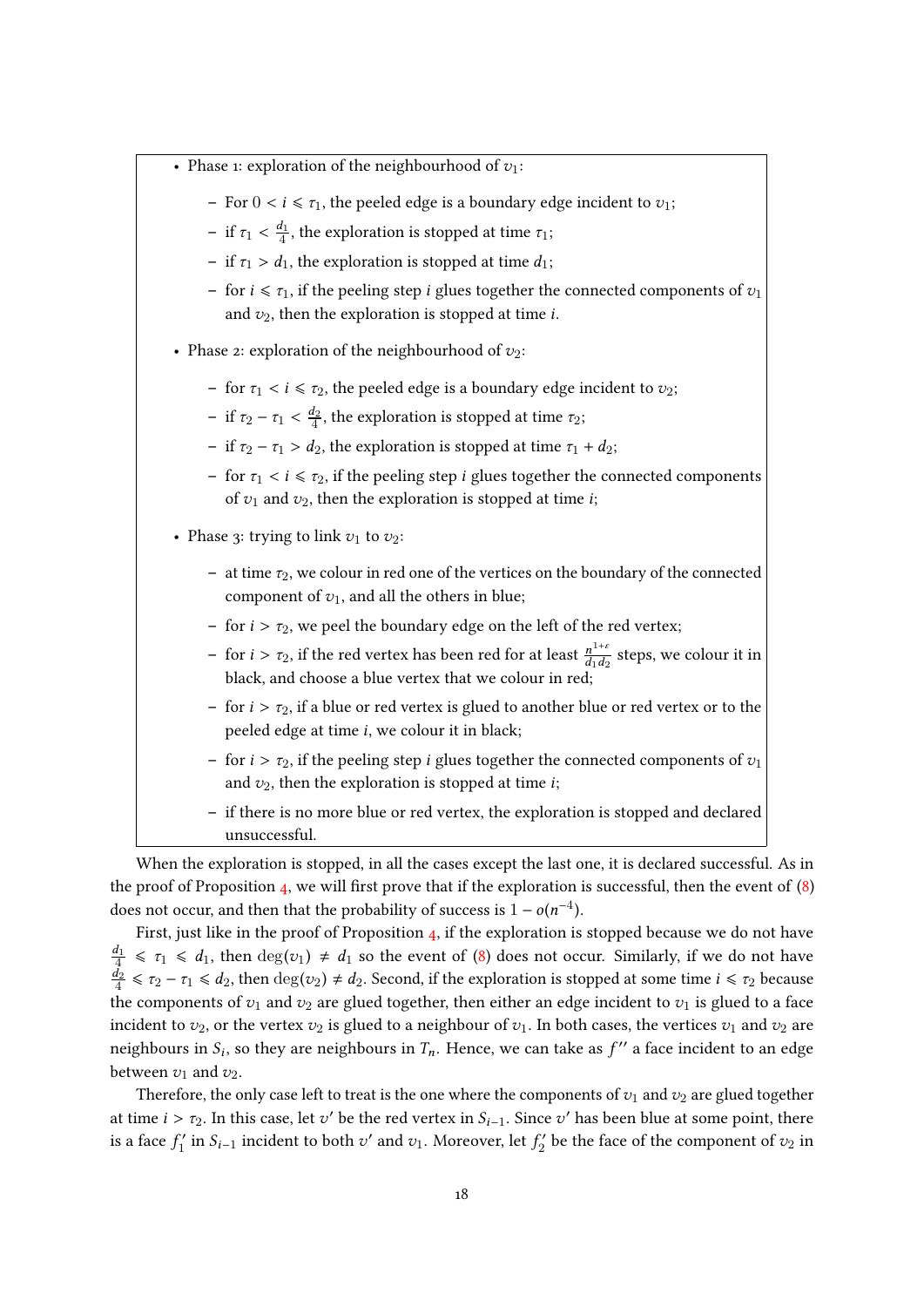<span id="page-18-0"></span>

Figure  $9$  – The peeling algorithm used to prove Proposition  $5$ . On top, the connected components containing  $v_1$  and  $v_2$  at time  $\tau_2$ . The first red vertex is  $w_1$ . On the bottom, the components at some time  $i > \tau_2$ . The black vertices are those whose neighbourhood has been explored during too much time ( $w_1, w_2$ ), or those which have been affected by the exploration before becoming red ( $w_3$ ,  $w_4$ ,  $w_6$ ). Note that  $w_7$  is still blue. The current red vertex is  $w_5$ . If the peeled edge (in red) is glued to the component of  $v_2$ , the exploration will be stopped succesfully, with  $w_5$  playing the role of the vertex  $v'$  of Proposition [5.](#page-10-1)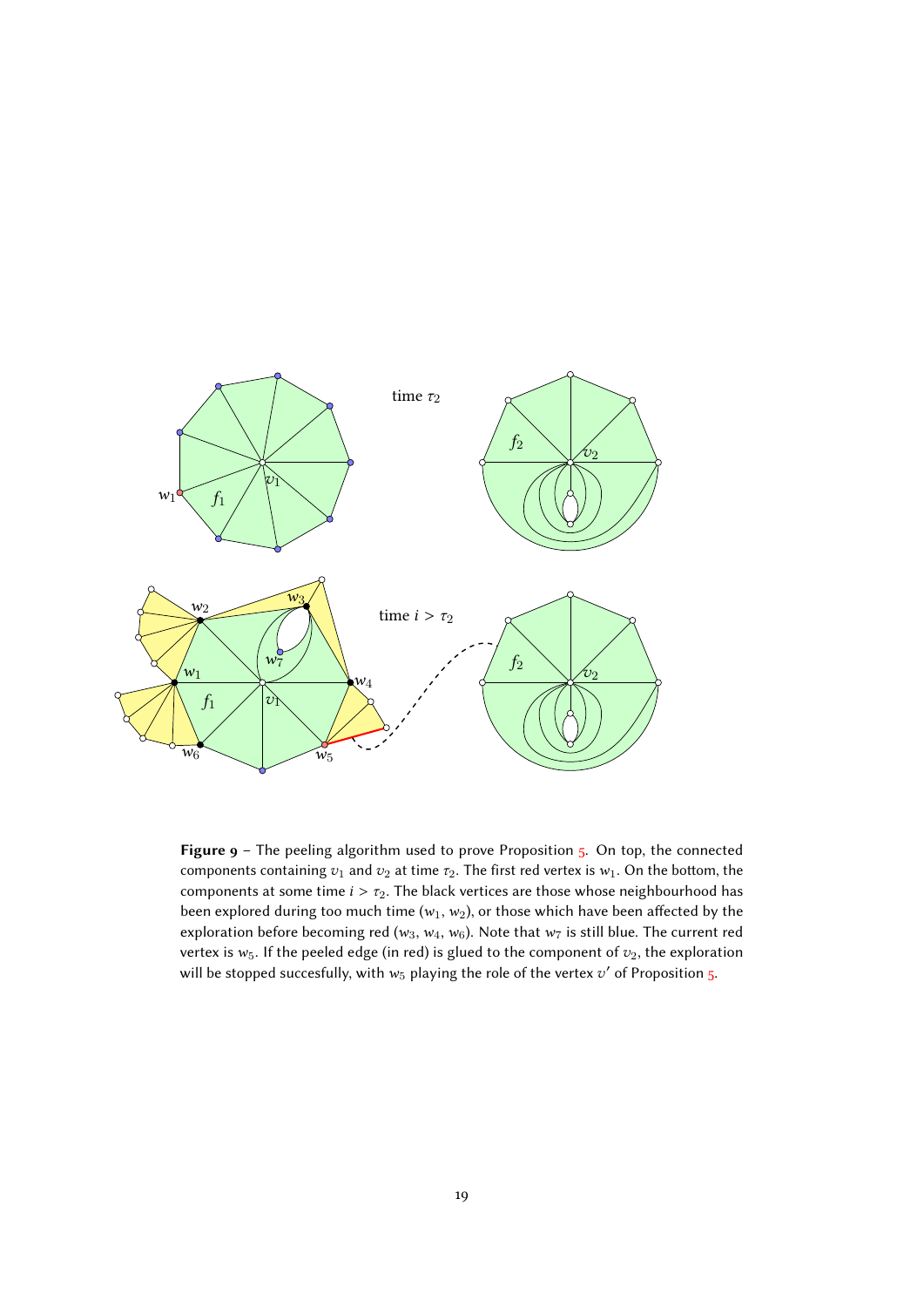$S_{i-1}$  to which the peeled edge at step *i* has been glued. Then  $f_2'$  $\mathcal{L}_2'$  is incident to both  $v'$  (since  $v'$  is on the peeled edge at step *i*) and to  $v_2$  (the component of  $v_2$  in  $S_{i-1}$  contains only faces incident to  $v_2$ ) in  $S_i$ , so it is also true in  $T_n$ . Therefore, we only need to make sure that  $d_{v'}(c'_1)$  $'_{1}, c'_{2}$  $\binom{1}{2} \leq \frac{n^{1+2\varepsilon}}{d_1 d_2}$  $\frac{n^{1+2\varepsilon}}{d_1d_2}$  in  $S_i$ , where  $c'_1$  $x'_1$  and  $c_2'$  $\chi_2'$  are two corners of  $v'$  in  $S_i$  incident to  $f_1'$  $f'_1$  and  $f'_2$  $\frac{c}{2}$ . Let *i*' be the step at which  $v'$  has become red for the first time. Then  $v'$  was blue in  $S_{i'}$ , so there are only two faces incident to  $v'$  in  $S_{i'}$  (the two faces incident to the edge from  $v'$  to  $v_1$ ). Moreover, by the definition of our algorithm we have  $i - i' \leq \frac{n^{1+i}}{d_1 d_2}$  $\frac{n^{1+\epsilon}}{d_1d_2},$ i.e. v' may only remain red during at most  $\frac{n^{1+\varepsilon}}{d\cdot d\varepsilon}$  $\frac{n^{1+\epsilon}}{d_1d_2}$  steps. Since each step between *i*' and *i* adds at most one face incident to v', there are at most  $\frac{n^{1+\epsilon}}{d_1d_2}$  $\frac{n^{1+\epsilon}}{d_1d_2}$  + 2 faces of  $S_i$  incident to  $v'$ , so at most

$$
3\left(\frac{n^{1+\varepsilon}}{d_1d_2}+2\right)\leq \frac{n^{1+2\varepsilon}}{d_1d_2}
$$

corners incident to v'. Therefore, we have  $d_{v'}(c_1)$ <br>We now never that the quality for the sum  $t'_1, c'_2$  $\binom{b}{2} \leqslant \frac{n^{1+2\varepsilon}}{d_1 d_2}$  $\frac{n^{1+2\epsilon}}{d_1d_2}$  in  $S_i$ , and this is also true in  $T_n$ .

We now prove that the probability for the exploration to be unsuccessful is  $o(n^{-4})$ . Roughly speaking, we want to prove that there will be many possible successive red vertices during phase 3, and that each of them has a reasonable chance to stop the exploration successfully. Therefore, we will need to bound from below the number of blue vertices in  $S_{\tau_2}$ .

We first estimate the number of steps needed to know if the exploration is successful. The number of blue vertices in  $S_{\tau_2}$  is bounded by the boundary length of the component of  $v_1$  in  $S_{\tau_2}$ , which is at most  $d_1$ . Moreover, during phase 3 of the exploration, the number of blue vertices never increases, and it decreases at least every  $\frac{n^{1+\epsilon}}{d\epsilon}$  $\frac{n^{1+\epsilon}}{d_1d_2}$  steps. Hence, the total duration of the exploration is bounded by

$$
d_1 + d_2 + d_1 \times \frac{n^{1+\varepsilon}}{d_1 d_2} \le 3n^{1-\varepsilon}
$$

since  $d_1 \leq \frac{n^{1+\epsilon}}{d_2}$  $\frac{n^{1+\varepsilon}}{d_2} \leqslant \frac{n^{1+\varepsilon}}{n^{2\varepsilon}}$  $n^{\frac{1+\epsilon}{n^{2\epsilon}}} = n^{1-\epsilon}$ . In particular, for every step *i* of the exploration, the number of boundary edges of  $S_i$  which do not belong to the components of  $v_1$  and  $v_2$  is larger than  $6n - 3n^{1-\epsilon}$ , which is  $\ge 5n$ if  $n$  is large enough.

Let  $B_i$  be the number of boundary vertices of the connected component of  $v_1$  in  $S_i$ . The last discussion implies that for every  $i \leq \tau_1$ , we have

$$
\mathbb{P}\left(B_{i+1}=B_i+1|\mathcal{F}_i\right)\geq \frac{5}{6}.
$$

By the same argument based on the Azuma inequality as in the proof of Proposition [4,](#page-10-0) we have

$$
\mathbb{P}\left(\tau_1 \geq \frac{d_1}{4} \text{ and } B_{\tau_1} < \frac{\tau_1}{4}\right) = o(n^{-4}).
$$

Therefore, we may assume  $B_{\tau_1} \geq \frac{\tau_1}{4}$  $\frac{a_1}{4} \geqslant \frac{d_1}{16}$ . If this occurs and the exploration does not end succesfully before  $\tau_2$ , then we have at least  $\frac{d_1}{16}$  blue vertices in  $S_{\tau_2}$ . Similarly, we may assume that the number of boundary edges of the component of  $v_2$  at time  $\tau_2$  is at least  $\frac{d_2}{16}$ .

We now estimate the total number of blue vertices that become black without being red before the end of the exploration (because of the fourth item of Phase 3 in the definition of the peeling algorithm). A blue vertex  $v \in S_i$  may be turned black in  $S_{i+1}$  for three different reasons:

<span id="page-19-0"></span>1. the peeled edge is glued at time  $i$  to one of the two boundary edges incident to  $v$ ;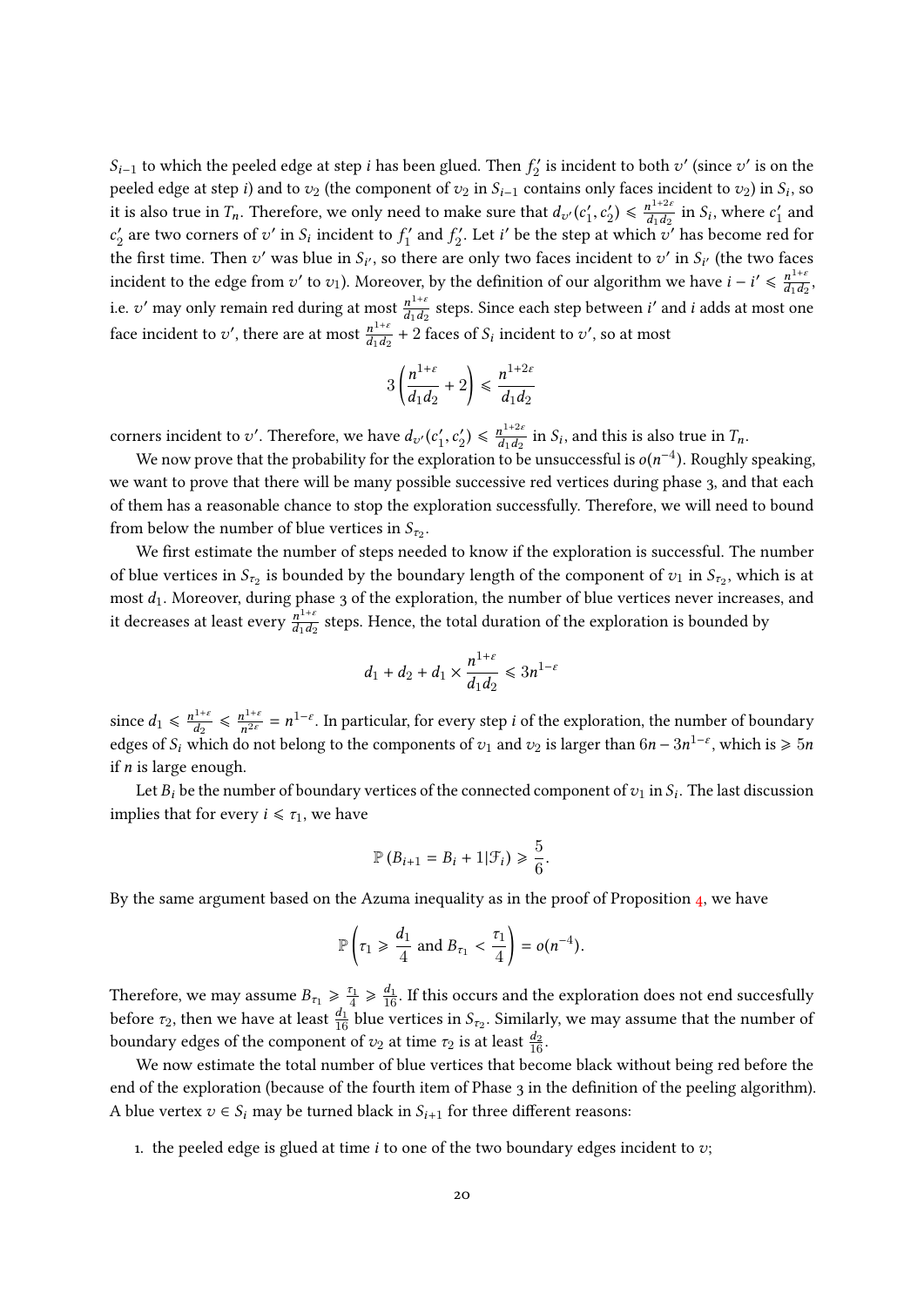- <span id="page-20-1"></span>2. the peeled edge is glued at time  $i - 1$  to the edge at distance 1 on the right of v along the boundary, so that  $v$  is the second end of the peeled edge at time  $i$ ;
- <span id="page-20-2"></span>3. the red vertex changes at time i, and the new red vertex is the one on the right of  $v$ , so  $v$  is the other end of the peeled edge.

At each step, at most 2 vertices may be turned black for reason [1](#page-19-0) and 1 for reason [2.](#page-20-1) Hence, the number of vertices that are turned black for reasons [1](#page-19-0) and [2](#page-20-1) is at most three times the number of times after  $\tau_2$ when the peeled edge is glued to an edge at distance at most 2 from a blue vertex along the boundary.

For every *i*, the probability for this to occur at step *i* conditionally on  $\mathcal{F}_i$  is at most  $5 \times \frac{d_1}{5n}$  $\frac{d_1}{5n}$  (since the number of blue vertices is bounded by  $d_1$ ). Since the total number of peeling steps is at most  $n^{1-\varepsilon},$  the expected number of times where this occurs is bounded by  $\frac{d_1}{n^{\varepsilon}}$ . By using the Azuma inequality as before, we can also show that the probability that this occurs more than  $2\frac{d_1}{n^e}$  $\frac{d_1}{n^{\varepsilon}}$  times is  $o(n^{-4})$ , so

$$
\mathbb{P}\left(6\frac{d_1}{n^{\epsilon}} \text{ blue vertices become black for reasons } 1 \text{ and } 2\right) = o(n^{-4}).
$$

Since there are at least  $\frac{d_1}{16}$  blue vertices at time  $\tau_1$ , with probability  $1 - o(n^{-4})$ , at least  $\frac{d_1}{17}$  of them either are coloured red at some point, or remain blue until the end, or are turned black for reason [3.](#page-20-2) Moreover, at most half of these vertices can be turned black for reason [3](#page-20-2) because we can only turn one vertex black in this way everytime there is a new red vertex. Therefore, at least  $\frac{d_1}{50}$  vertices will either be red at some point, or remain blue until the end of the exploration.

Finally, recall that with probability  $1 - o(n^{-4})$ , the total boundary length of the component of  $v_2$ is larger than  $\frac{d_2}{16}$ . If this event occurs, then at each peeling step  $i > \tau_2$ , the conditional probability (on  $\mathcal{F}_i$ ) to complete the exploration in a succesful way by gluing the components of  $v_1$  and  $v_2$  is at least 1  $\frac{1}{6n} \times \frac{d_2}{16} > \frac{d_2}{100}$  $\frac{1}{6n} \times \frac{d_2}{16} > \frac{d_2}{100n}$ . Moreover, if the exploration fails, we know that with probability  $1 - o(n^{-4})$ , at least  $\frac{d_1}{50}$ <br>red vertices have been "investigated", each one during  $\frac{n^{1+\epsilon}}{4d_0}$  steps, so the  $rac{n^{1+\varepsilon}}{d_1d_2}$  steps, so there have been at least  $\frac{d_1}{50} \times \frac{n^{1+\varepsilon}}{d_1d_2}$  $d_1d_2$ "failed" steps after  $\tau_2$ . Therefore, we have

$$
\mathbb{P}\left(\text{the exploration is not successful}\right) \leq o(n^{-4}) + \left(1 - \frac{d_2}{100n}\right)^{n^{1+\varepsilon}/(50d_2)} \leq \exp\left(-\frac{n^{\varepsilon}}{5000}\right) + o(n^{-4}),
$$

which concludes the proof.  $\Box$ 

## <span id="page-20-0"></span>4.4 Proof of Proposition [6](#page-11-0)

*Proof of Proposition [6.](#page-11-0)* As in the proofs of Propositions [4](#page-10-0) and [5,](#page-10-1) let v be the vertex incident to a uniform corner of a uniform face of  $T_n$ . We will prove that, with probability  $1 - o(n^{-1})$ , either  $T_n$  is disconnected, or there is a vertex of with degree at least  $n^{1/4}$  at graph distance at meat 6 from a Since we know that or there is a vertex  $v'$  with degree at least  $n^{1/4}$  at graph distance at most 6 from  $v$ . Since we know that  $T_n$  is connected with probability  $1 - o(1)$ , this is enough to guarantee<sup>[5](#page-20-3)</sup> the conclusion of Proposition [6](#page-11-0)<br>with probability  $1 - o(1)$ with probability  $1 - o(1)$ .

Like the algorithm used in the proof of Proposition  $5$ , the peeling algorithm we will use to prove this depends on a vertex coloured in red on the boundary. This red vertex is roughly the candidate for  $v'$  that we are currently testing. Here is the definition of the algorithm:

<span id="page-20-3"></span><sup>&</sup>lt;sup>5</sup>Alternatively, we could also be more precise in what follows to show that the probability to disconnect v is  $O(n^{-2})$ , but this would make the proof longer.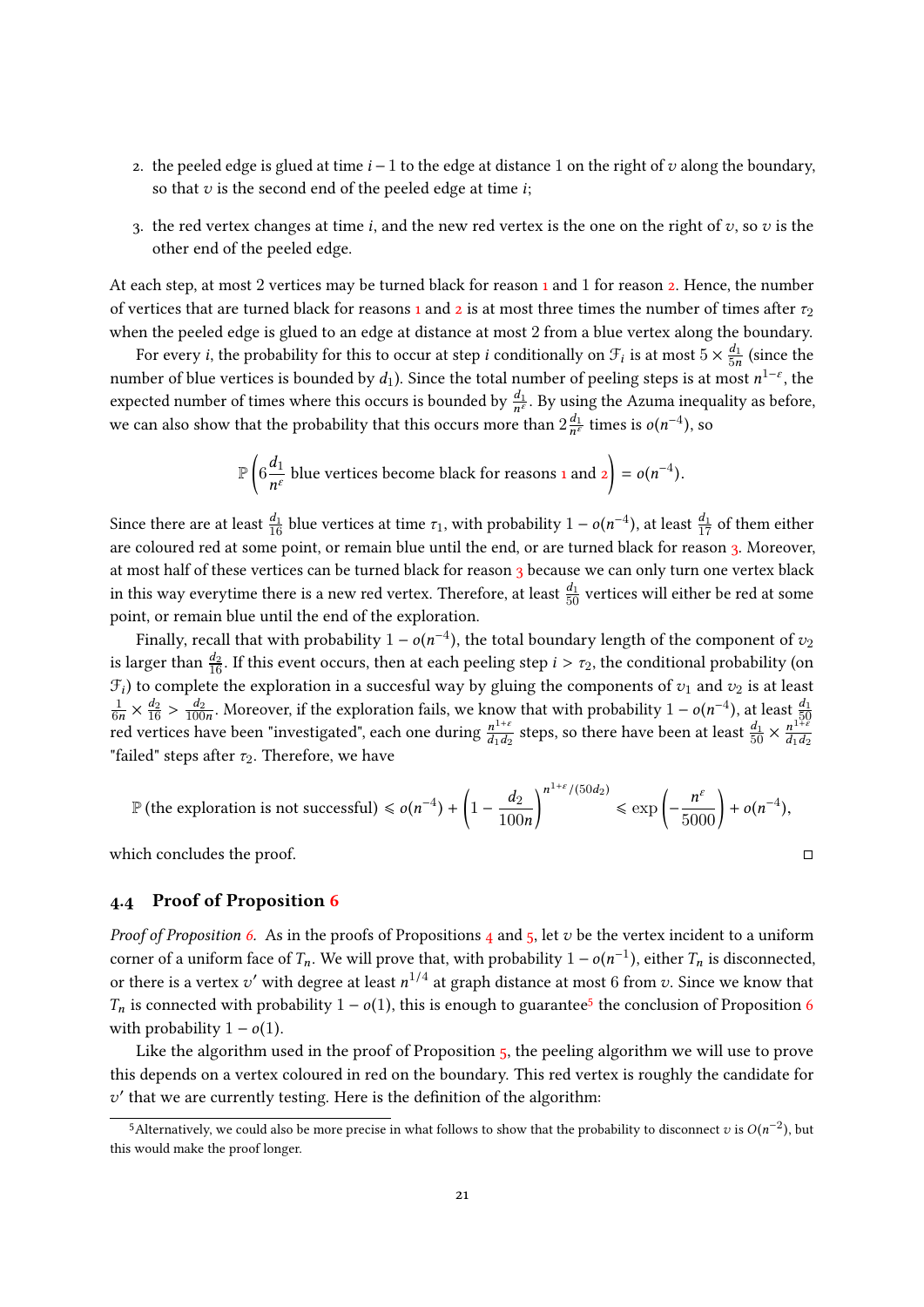- the red vertex in  $S_0$  is  $v$ ;
- if the red vertex of  $S_{i-1}$  is closed at step i, we choose a new red vertex on  $\partial S_i$  at minimal graph distance from  $v$ ;
- at each step, the peeled edge is the edge on the left of the red vertex along the boundary;
- if all the connected component containing  $v$  is closed (so that there is no possible choice for the new red vertex), the exploration is stopped and declared successful;
- if there have been  $n^{1/4}$  consecutive peeling steps without a closure time, the exploration is stopped and declared successful;
- if 3 closure times have occured, the exploration is stopped and declared unsuccessful.

We first note that if the exploration is successfully stopped because the connected component of  $v$ has no boundary anymore, then  $T_n$  must be disconnected, which is one of the two conclusions we are trying to reach.

We now study the case where it is stopped successfully by  $n^{1/4}$  consecutive steps without any closure. We first note that if at time *i* we choose a new red vertex  $v^* \in S_i$ , there is a graph geodesic *γ* between *v* and  $v^*$  in  $S_i$ . All the vertices on *γ* are closer to *v* than  $v^*$ , so by the definition of  $v^*$  they must be closed vertices. Since at most 3 closure times have occured up to step i and each has closed at most 2 vertices, the length of  $\gamma$  is at most 6, so the graph distance between  $v$  and the red vertex in  $S_i$  is always at most 6. Therefore, if the exploration is successfully stopped at time *i*, the last red vertex  $v'$ is at distance at most 6 from  $v$  in  $S_i$ , so it is also the case in  $T_n$ . Moreover, the vertex  $v'$  has been red for  $n^{1/4}$  steps, so it is incident to at least  $n^{1/4}$  corners in  $S_i$  and therefore also in  $T_n$ , so it has degree at least  $n^{1/4}$  in  $T_n$ , so  $v'$  satisfies the conclusion of the proposition. Therefore, it is enough to show that the probability for the exploration to fail is  $o(n^{-1})$ .<br>
Dut if the exploration fails then there are at les

But if the exploration fails, then there are at least  $3$  closure times during the first  $3n^{1/4}$  peeling steps. We recall from  $\left[11, \text{Section 3.1}\right]$  $\left[11, \text{Section 3.1}\right]$  $\left[11, \text{Section 3.1}\right]$  that there are two ways in which *i* may be a closure time:

- $\bullet$  if the peeled edge at time *i* is glued to one of its neighbours along the boundary;
- if the peeled edge is a loop (i.e. a hole of perimeter 1) and is glued to another loop.

Hence, for every i, we have

$$
\mathbb{P}\left(i \text{ is a closure time}|\mathcal{F}_{i}\right) \leq \frac{2 + L_{i}}{2n - 2i - 1},
$$

where  $L_i$  is the number of boundary loops at time *i*. We can now bound  $L_i$  in a (much) cruder way than in [\[11\]](#page-22-16). Each peeling step creates at most two loops, so for  $i\leqslant 3n^{1/4}$ , we have  $L_i\leqslant 6n^{1/4}.$  Therefore, we have

$$
\mathbb{P}\left(i \text{ is a closure time}|\mathcal{F}_{i}\right) \leq \frac{6n^{1/4} + 2}{2n - 6n^{1/4} - 1} \leq 6n^{-3/4}
$$

if  $n$  is large enough. Therefore, for any  $0\leqslant i < j < k \leqslant 6n^{1/4},$  the probability that  $i,j,k$  are all closure times is at most  $(6n^{-3/4})^3 = 216n^{-9/4}$ . By summing over all triples  $(i, j, k)$ , we obtain

$$
\mathbb{P}\left(\text{there are 3 closure times in the first }3n^{1/4}\text{ steps}\right) \leq \frac{(3n^{1/4})^3}{6} \times 216n^{-9/4} = O(n^{-3/2}) = o(n^{-1}),
$$